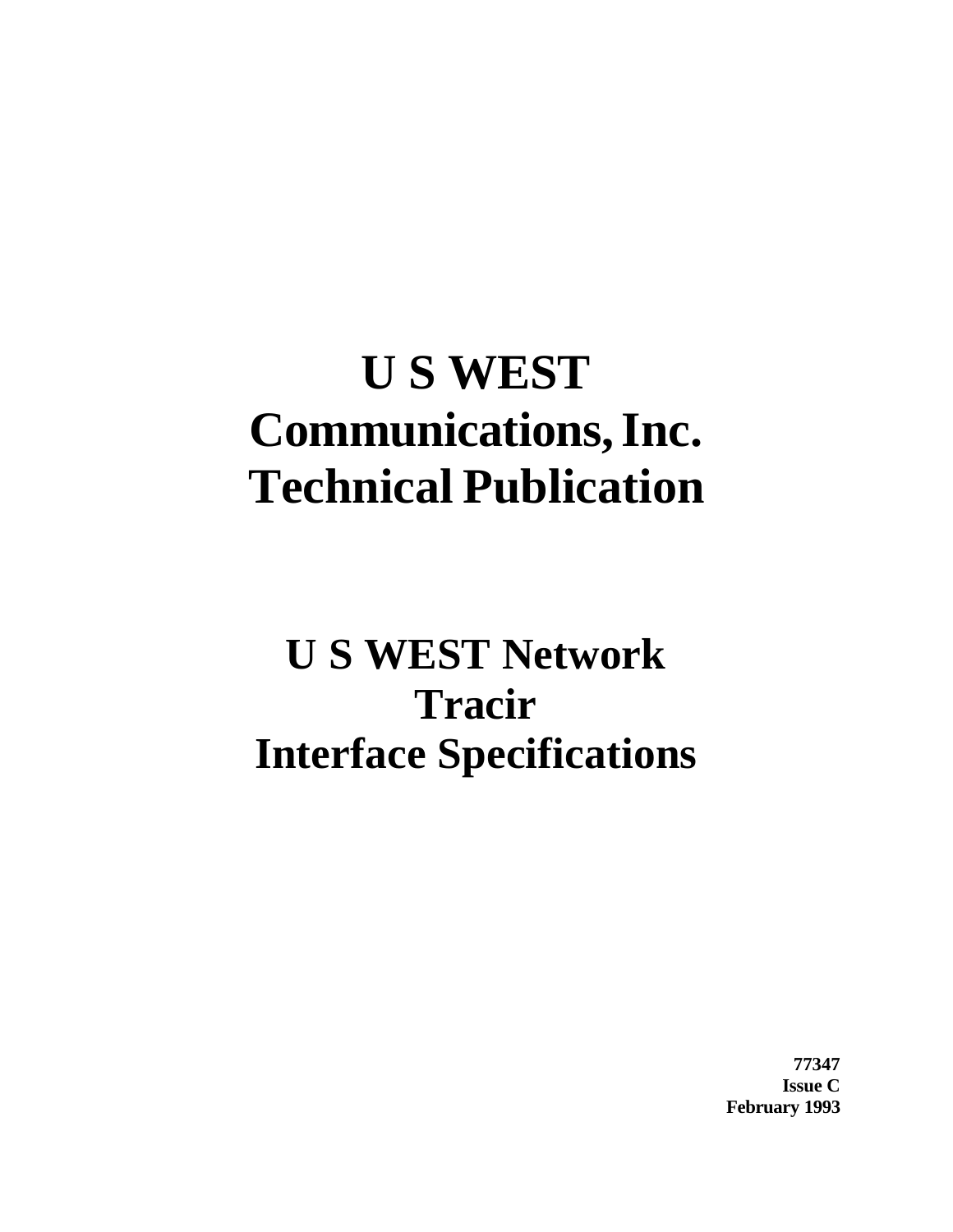# **U S WEST Communications,Inc. Technical Publication**

# **U S WEST Network Tracir Interface Specifications**

**Copyright © 1990, 1992 , 1993 U S WEST 77347 All Rights Reserved Issue C Printed In U.S.A. February 1993**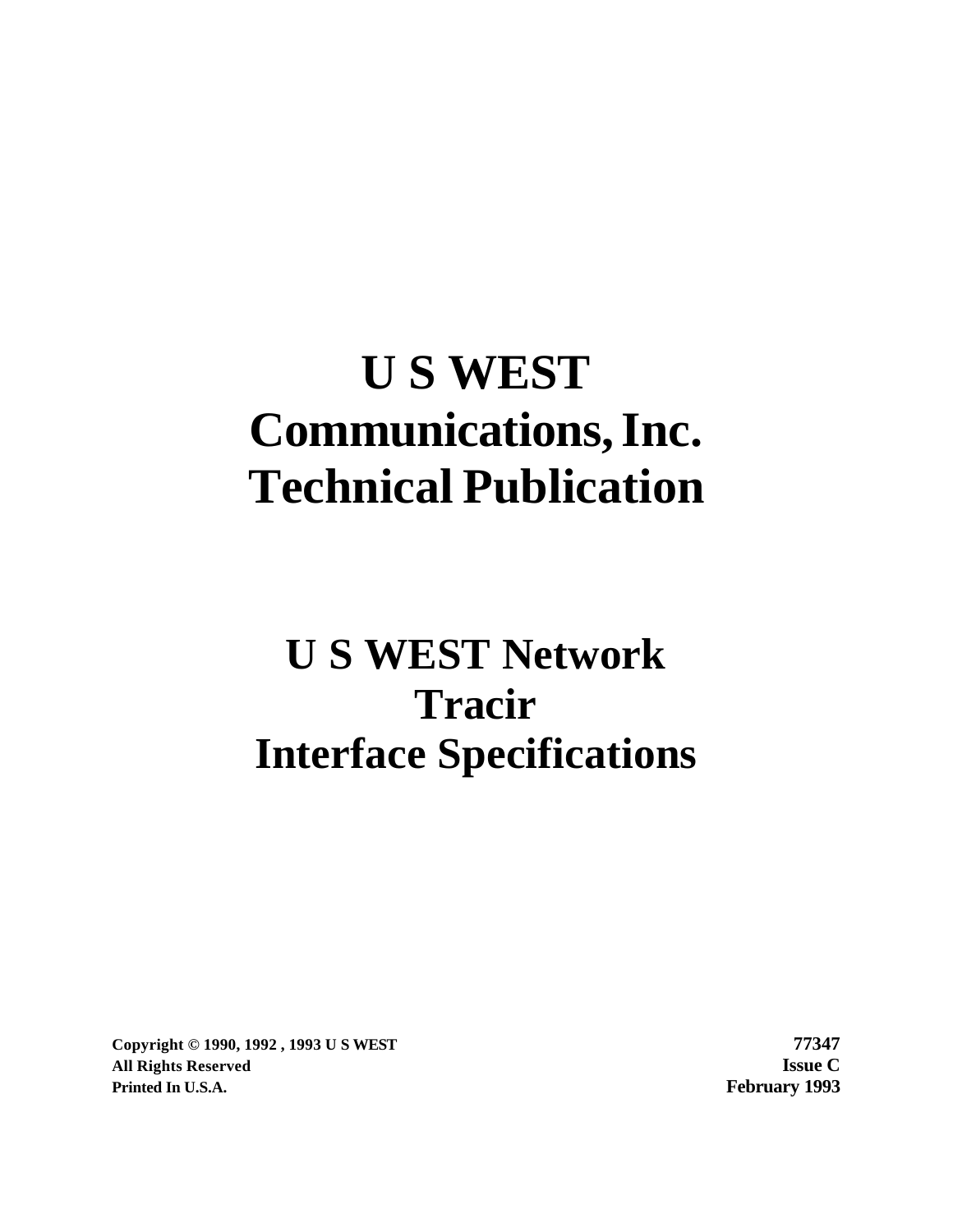#### **NOTICE**

This publication describes the message-based access interface with the corresponding hardware and physical interface requirements to allow U S WEST Communications, Inc. customers, primarily Interexchange Carriers (IC), and network management system integrators Application Process-to-Application Process (AP-to-AP) access to services through the U S WEST Network Trouble Referral of Access CIRcuits (TRACIR) system. These services are provided for Feature Group B, C, and D switched circuits.

U S WEST Communications, Inc. reserves the right to revise this document for any reason, including but not limited to, conformity with standards promulgated by various governmental or regulatory agencies; utilization of advances in the state of the technical arts; or to reflect changes in the design of equipment, techniques, or procedures described or referred to herein.

Liability to anyone arising out of use or reliance upon any information set forth herein is expressly disclaimed, and no representation or warranties, expressed or implied, are made with respect to the accuracy or utility of any information set forth herein.

This document is not to be construed as a suggestion to any manufacturer to modify or change any of its products, nor does this publication represent any commitment by U S WEST Communications, Inc. to purchase any product whether or not it provides the described adequate notice in writing prior to any characteristics. Further, conformance to this publication does not constitute a guarantee of a given supplier's equipment and/or its associated documentation.

Future issues of Technical Publication 77347 will be announced to the industry at least 45 days prior to the issuance date. This notice, which will come through our standard customer notification channels, will allow the customer time to comment on the proposed revisions.

If further information is required, please contact:

U S WEST Business Resources, Inc. Manager - Information Release 1801 California, Rm. 1340 Denver, CO 80202 (303) 298-0117

Throughout this publication, the term U S WEST signifies U S WEST Communications, Inc.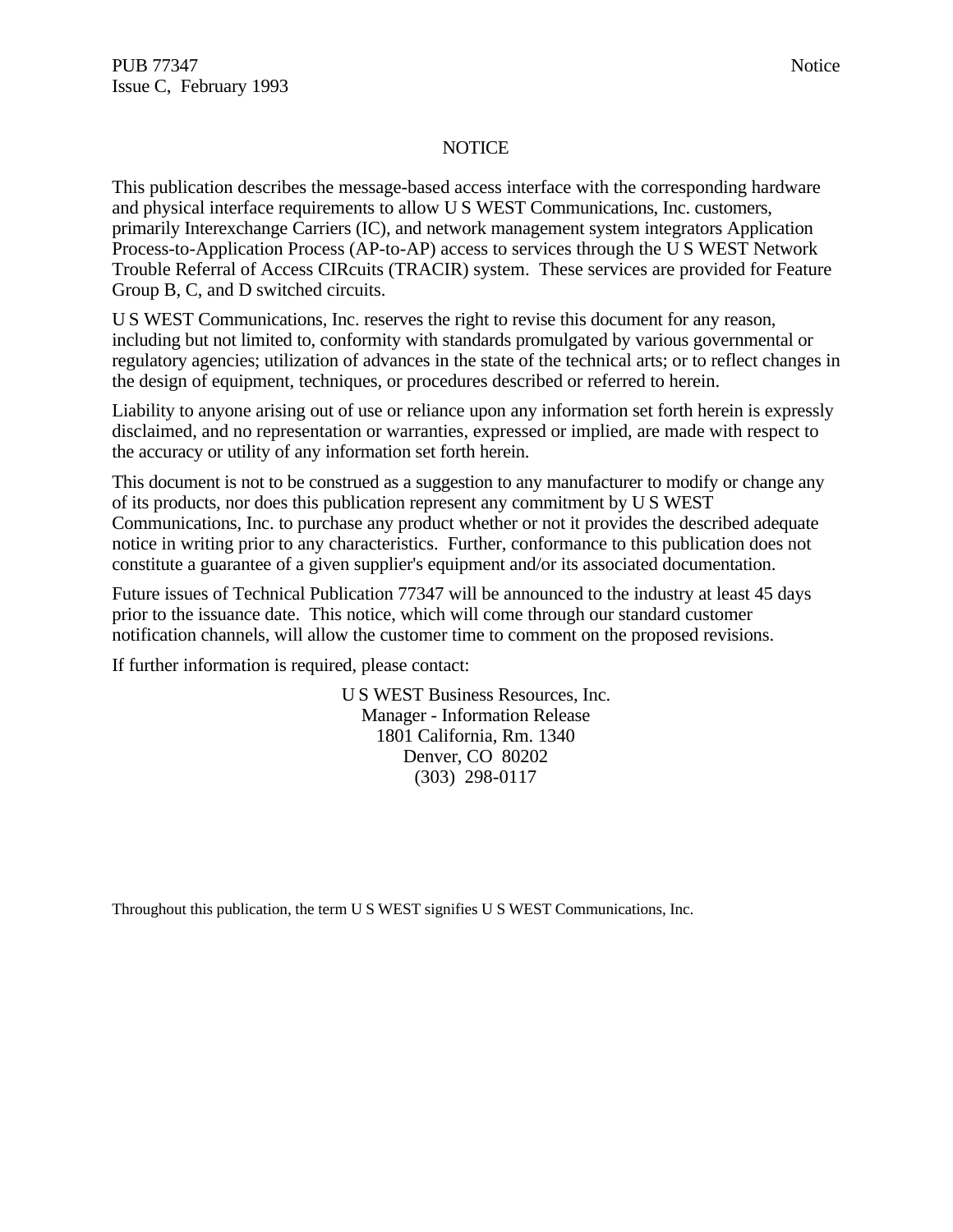l

#### **COMMENTS**

#### PLEASE TEAR OUT AND SEND YOUR COMMENTS/SUGGESTIONS TO:

U S WEST BUSINESS RESOURCES, INC. Manager - Writing Services 1801 California, Room 1320 Denver, Colorado 80202 (303) 298-8740

Information from you helps us to improve our Publications. Please take a few moments to answer the following questions and return to the above address.

| Was this Publication valuable to you in determining<br>our requirements?                                                                                | YES | NO. |
|---------------------------------------------------------------------------------------------------------------------------------------------------------|-----|-----|
| Was the information accurate and up-to-date?                                                                                                            | YES | NO. |
| Was the information easily understood?                                                                                                                  | YES | NO  |
| Were the contents logically sequenced?                                                                                                                  | YES | NO. |
| Were the printed pages legible?                                                                                                                         | YES | NO. |
| Do you feel the description in the Catalog of Technical<br>Information and/or Digest of Technical Information<br>adequately described this Publication? | YES | NO  |

If you answered NO to any of the questions and/or if you have any other comments or suggestions, please explain:

|                                                              | (Attach additional sheet, if necessary) |
|--------------------------------------------------------------|-----------------------------------------|
|                                                              | Date                                    |
|                                                              |                                         |
| Address<br><u> 1989 - Andrea State Barbara, amerikan per</u> |                                         |
|                                                              |                                         |
|                                                              |                                         |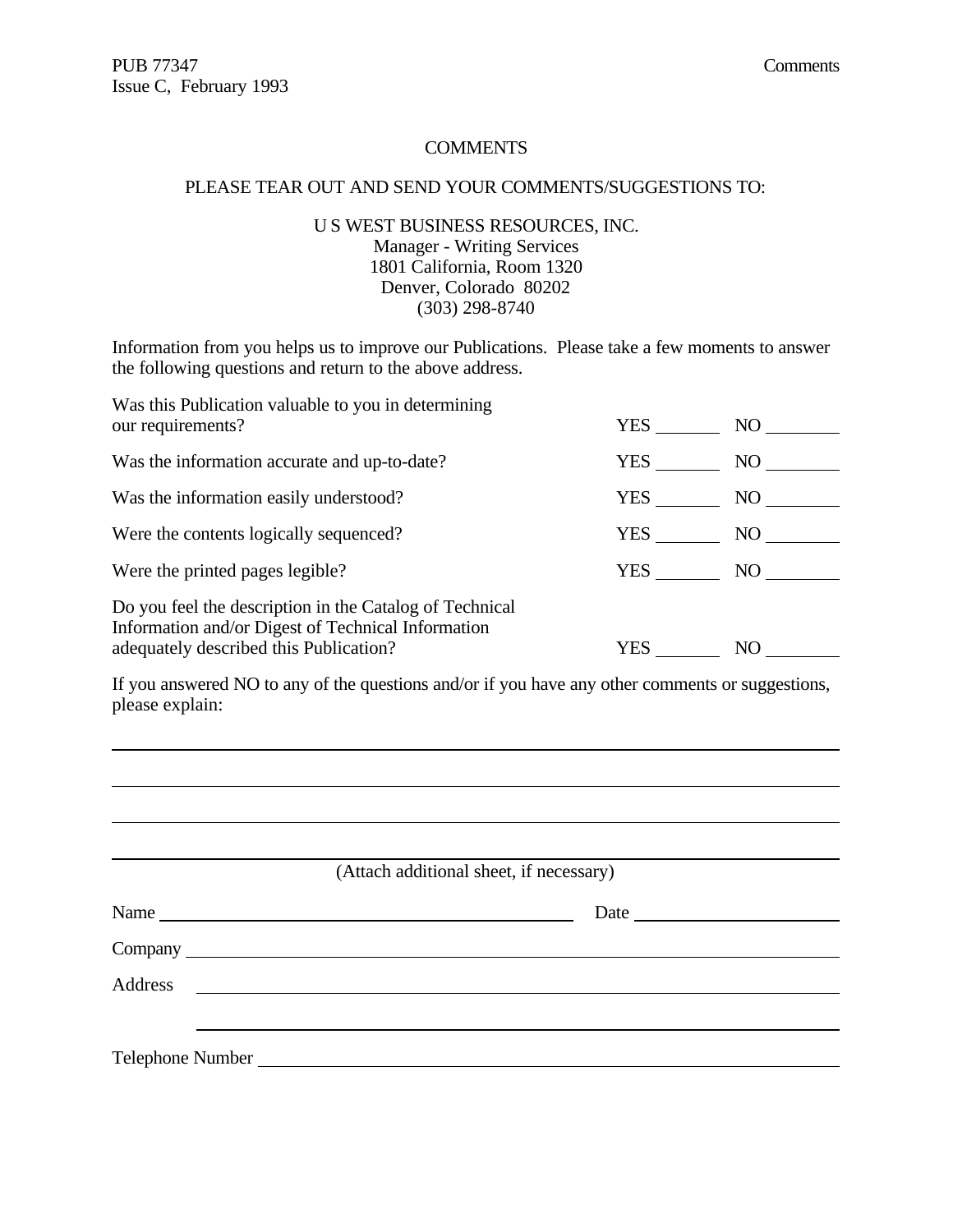### **CONTENTS**

|                | <b>Chapter and Section</b> | Page |
|----------------|----------------------------|------|
| 1.             |                            |      |
| 2.             |                            |      |
| 3.             | 3.1                        |      |
| 4.             |                            |      |
| 5.             | 5.1                        |      |
| 6.             |                            |      |
| 7.             |                            |      |
| 8.             |                            |      |
| 9.             |                            |      |
| 10.            |                            |      |
| 11.            |                            |      |
| 12.            |                            |      |
| 13.            | 13.1<br>13.2               |      |
| <b>Figures</b> |                            |      |
| $2 - 1$        |                            |      |
| $6 - 1$        |                            |      |
| $10-1$         |                            |      |
| $10-2$         |                            |      |
| <b>Tables</b>  |                            |      |
| $8 - 1$        |                            |      |
| $9 - 2$        |                            |      |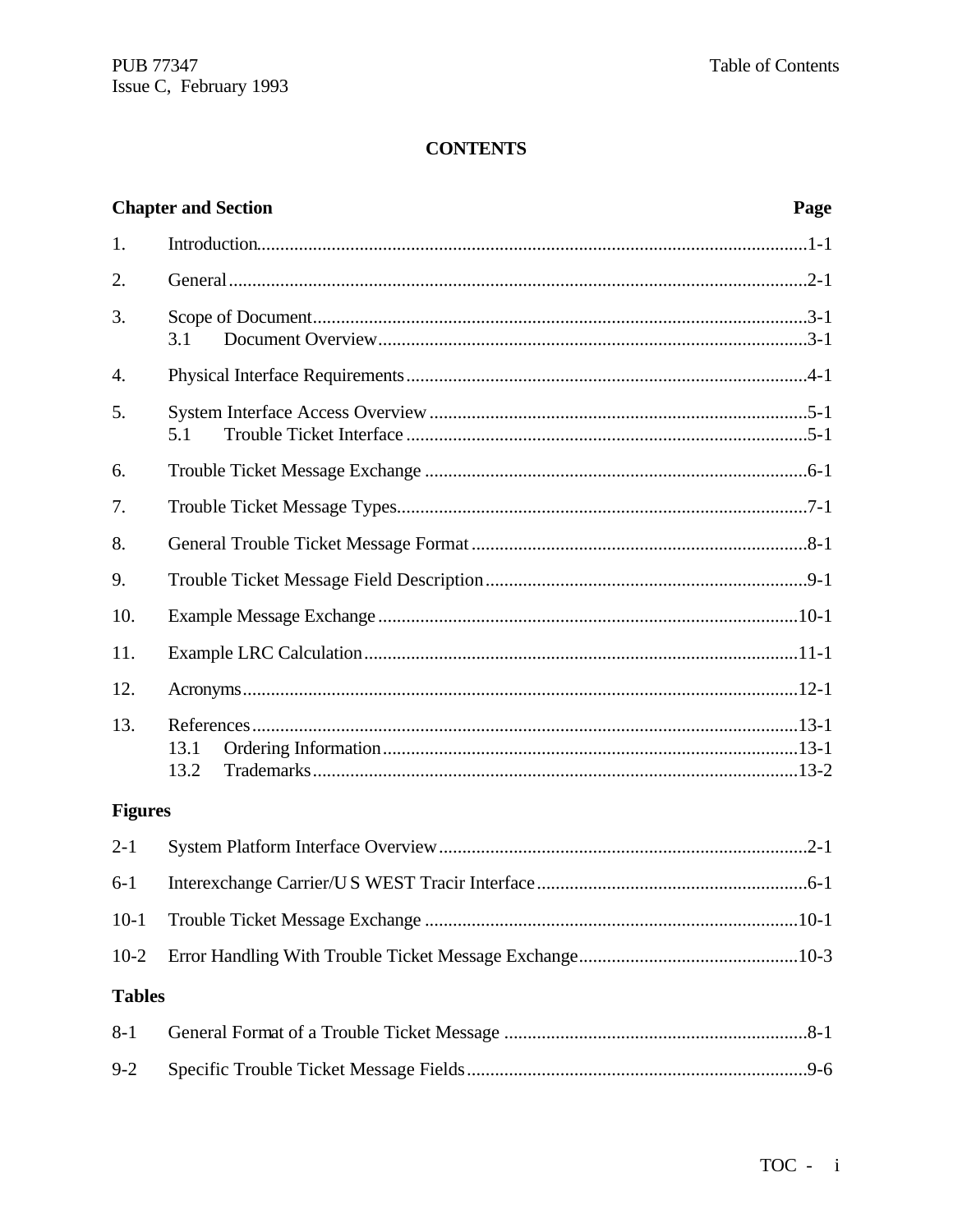#### **1. Introduction**

This publication describes the message-based access interface with the corresponding hardware and physical interface requirements to allow U S WEST Communications, Inc. customers, primarily Interexchange Carriers (IC), and network management system integrators Application Process-to-Application Process (AP-to-AP) access to services through the U S WEST Network Trouble Referral of Access CIRcuits (TRACIR) system. These services are provided for Feature Group B, C, and D switched circuits.

This message-based access interface supports both dedicated data links as well as dial-up access and is specified in all technical and message-handling related details in this publication.

Issue C differs from Issue B in the addition of one message field. The fields are explained in the Trouble Ticket Message Field Description section and affect messages in the Specific Trouble Ticket Message Fields Table.

**Note:** The changes in Issue C do not affect those customers currently using Issue A or B of the TRACIR interface. The additional data fields extend the informational content of the interface but are not required for continued use of the existing interface. New customers should use Issue C of the TRACIR interface specification.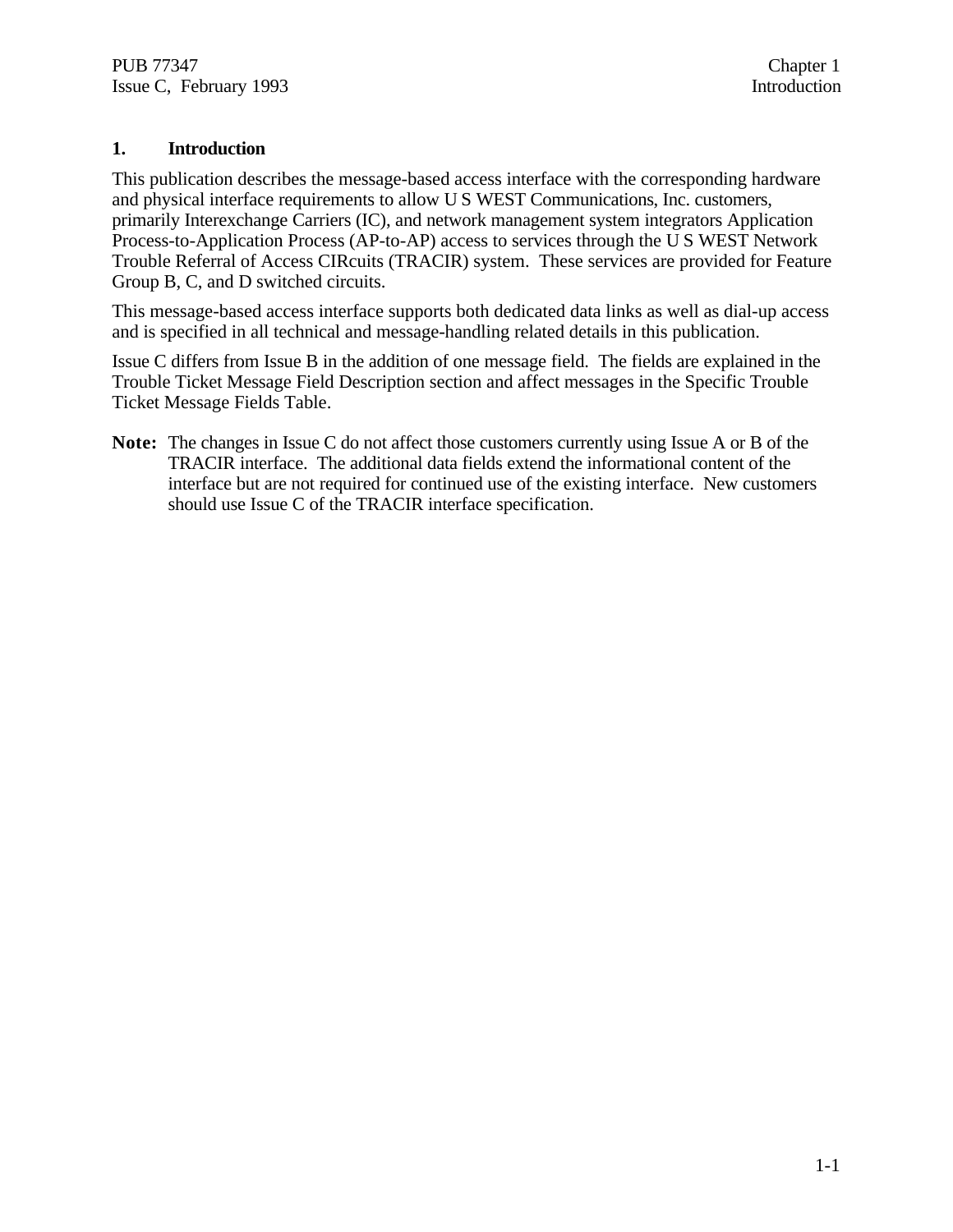#### **2. General**

The message-based access interface described in this publication provides the capability to access network-based operations through U S WEST Network TRACIR.

The primary audience of this publication is developers of interfaces for new and existing system platforms. As shown in Figure 1, while these systems may be different in functionality, user interface and other characteristics, there is only one interface necessary for the three platforms, independent of whether the interface is between:

- A Personal Computer (PC),
- A Network Management System or
- Gateway and U S WEST Network TRACIR.

It is this message-based access interface that provides the capability to access U S WEST Network TRACIR services. This can be achieved by implementing the message-based interface described in this publication on any one of the system platforms, or variations thereof.

This bi-directional interface also allows U S WEST Communications, Inc. personnel to perform trouble reporting to Customer Provided Equipment (CPE) systems, depending on the needs and system capabilities of the customer's system.



**Figure 2-1** System Platform Interface Overview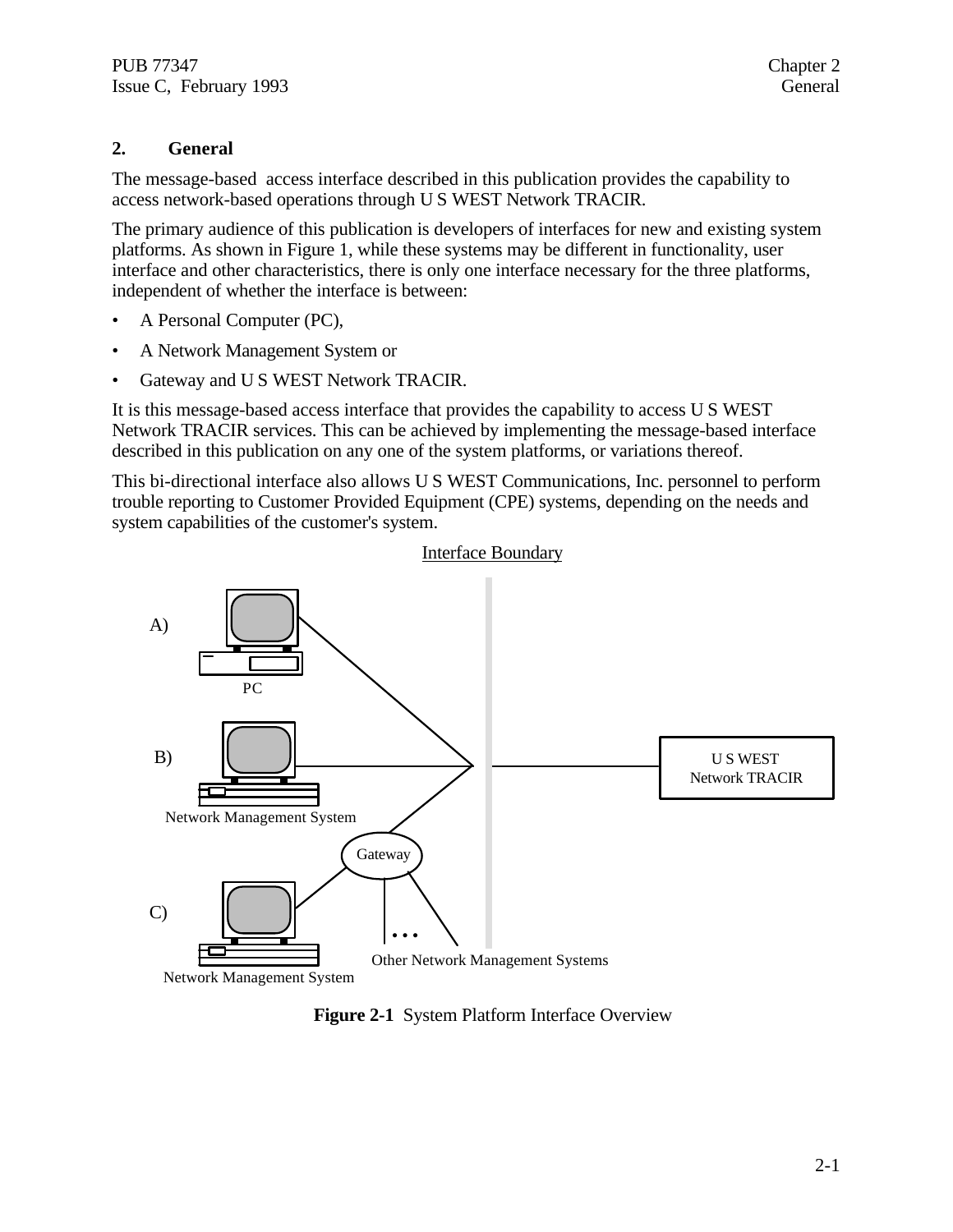#### **3. Scope of Document**

This publication describes the bi-directional access interface for AP-to-AP access with U S WEST Network TRACIR for potential system integration with newly developed and already existing CPE-based system platforms. This interface specification was written to establish a standard interface to U S WEST Network TRACIR.

The technical information in this publication is intended to be sufficiently detailed to permit developers of system interfaces to design and provide system-integrated interfaces to and from U S WEST Network TRACIR. The objective is that U S WEST Communications, Inc. customers may use CPE from a number of manufacturers, and, if desired, make additions and enhancements on the CPE side of the interface to newly developed or already existing network management platforms.

#### **3.1 Document Overview**

Chapter 1 is the document introduction.

Chapter 2 provides the framework and context of this publication.

Chapter 3 describes the scope of the document.

Chapter 4 discusses the interface requirements with respect to hardware and data communications.

Chapter 5 provides an overview of the TRACIR interface.

Chapter 6 details how trouble ticket messages are exchanged.

Chapter 7 provides an overview of TRACIR messages.

Chapter 8 details the TRACIR message structure.

Chapter 9 details the contents of TRACIR message fields.

Chapter 10 provides an example TRACIR message exchange.

Chapter 11 details the TRACIR message LRC calculation.

Chapter 12 - ACRONYMS defines all abbreviations in this publication.

Chapter 13 - TRADEMARKS lists the Trademarks referenced in the publication.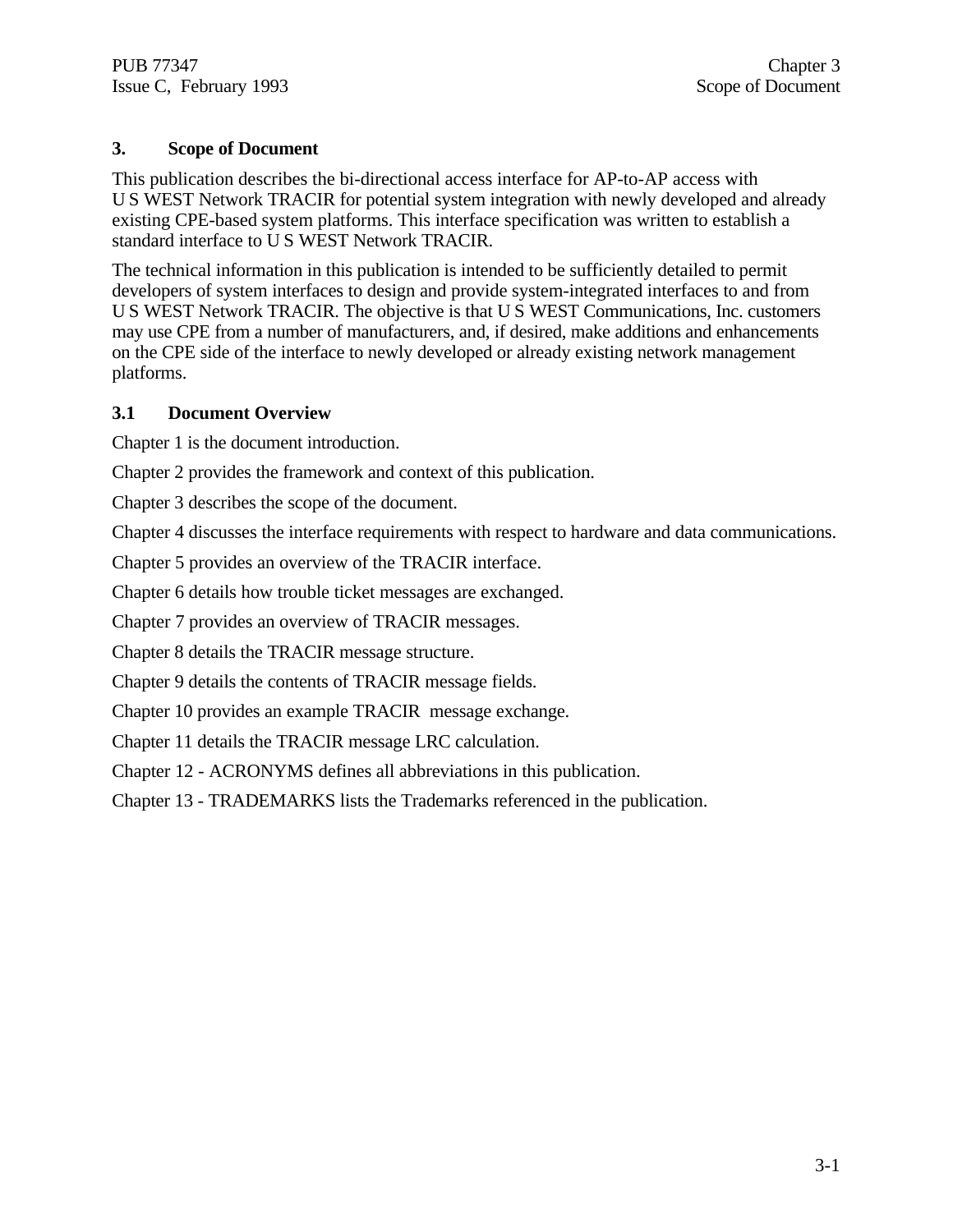## **4. Physical Interface Requirements**

The TRACIR system is accessed through the U S WEST Communications, Inc. X.25 network.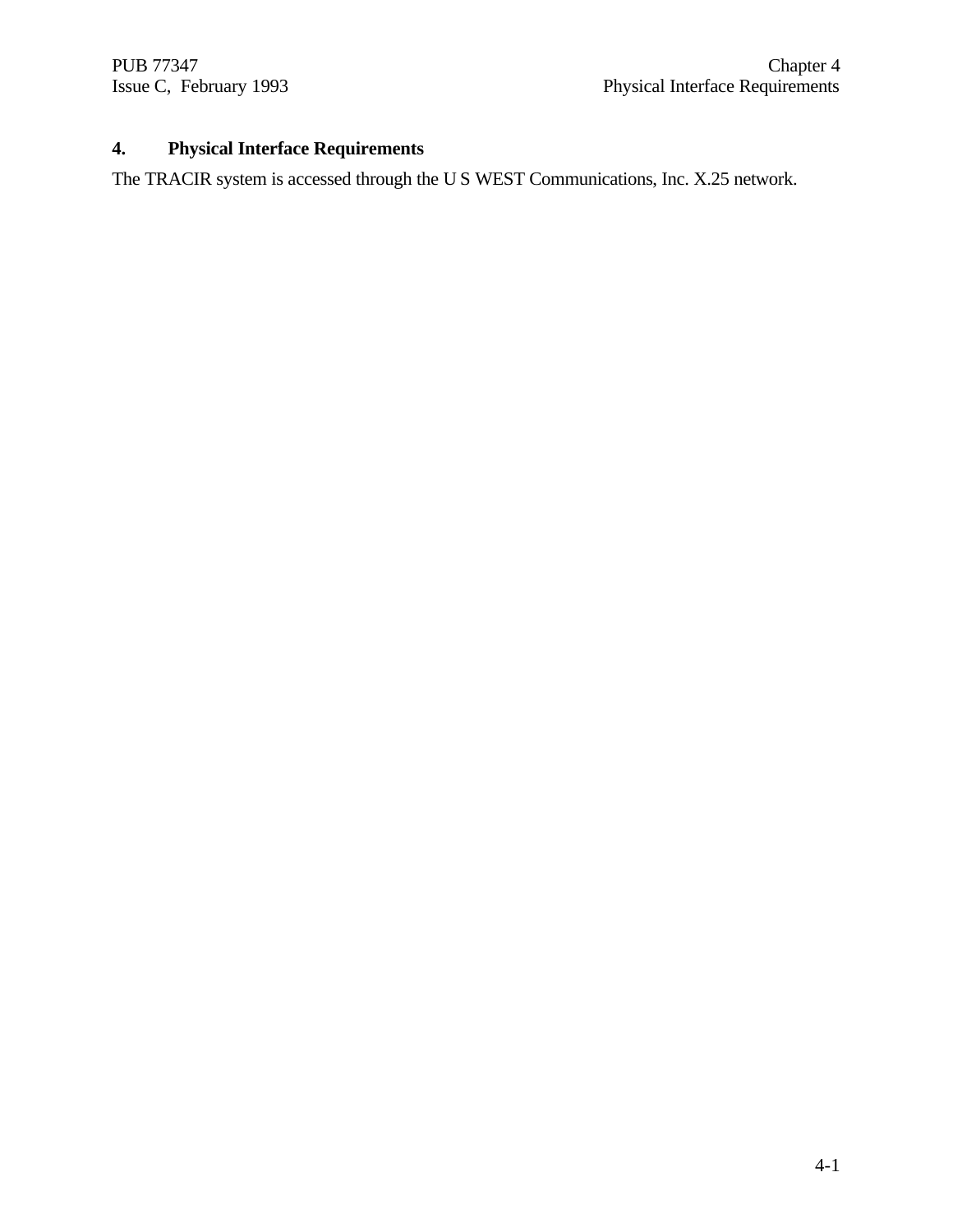#### **5. System Interface Access Overview**

Once a customer has subscribed to this service access, a customer Identification (ID) will be assigned and an initial password will be negotiated for service start-up. This information will be associated with a dedicated private line or dial-up modem connection. Once a message crosses the interface boundary, the message content will be validated. Since this is a bi-directional interface, message validation must be implemented on both sides of the interface.

The U S WEST Network TRACIR interface is accessible via a message-based ASCII byte stream across dedicated private lines and dial-up modem.

#### **5.1 Trouble Ticket Interface**

Trouble Ticket messages will be exchanged between an IC and U S WEST Communications, Inc. through an X.25 network. A single Switched Virtual Circuit (SVC) will operate in full duplex. An IC can access an X.3 Packet Assembler Disassembler (PAD) with either a leased line or dial-up modem. The leased line will essentially provide constant access to TRACIR. **Each IC will be responsible for acquiring and maintaining leased line or dial-up access to an X.3 PAD**.

**U S WEST Communications, Inc. will be responsible for connection time and packets through an X.25 network** whether the connection is through a leased line or dial-up. In addition, **for opening trouble tickets** with a particular IC that is connected via dial-up, **U S WEST Communications, Inc. will be responsible for dialing back** to the IC.

Whether an IC connects to TRACIR via leased line or via dial-up, if the status of a trouble ticket changes and the IC connection should be down, messages will be queued and transmitted after reestablishing a connection.

U S WEST Communications, Inc. will provide an X.25 network address for access to TRACIR at the time of service subscription. For dial-up connections, an IC will be provided the modem number of an X.3 PAD. An IC may lease multiple lines into an X.25 network, or have multiple locations dial into an X.25 network for access to TRACIR.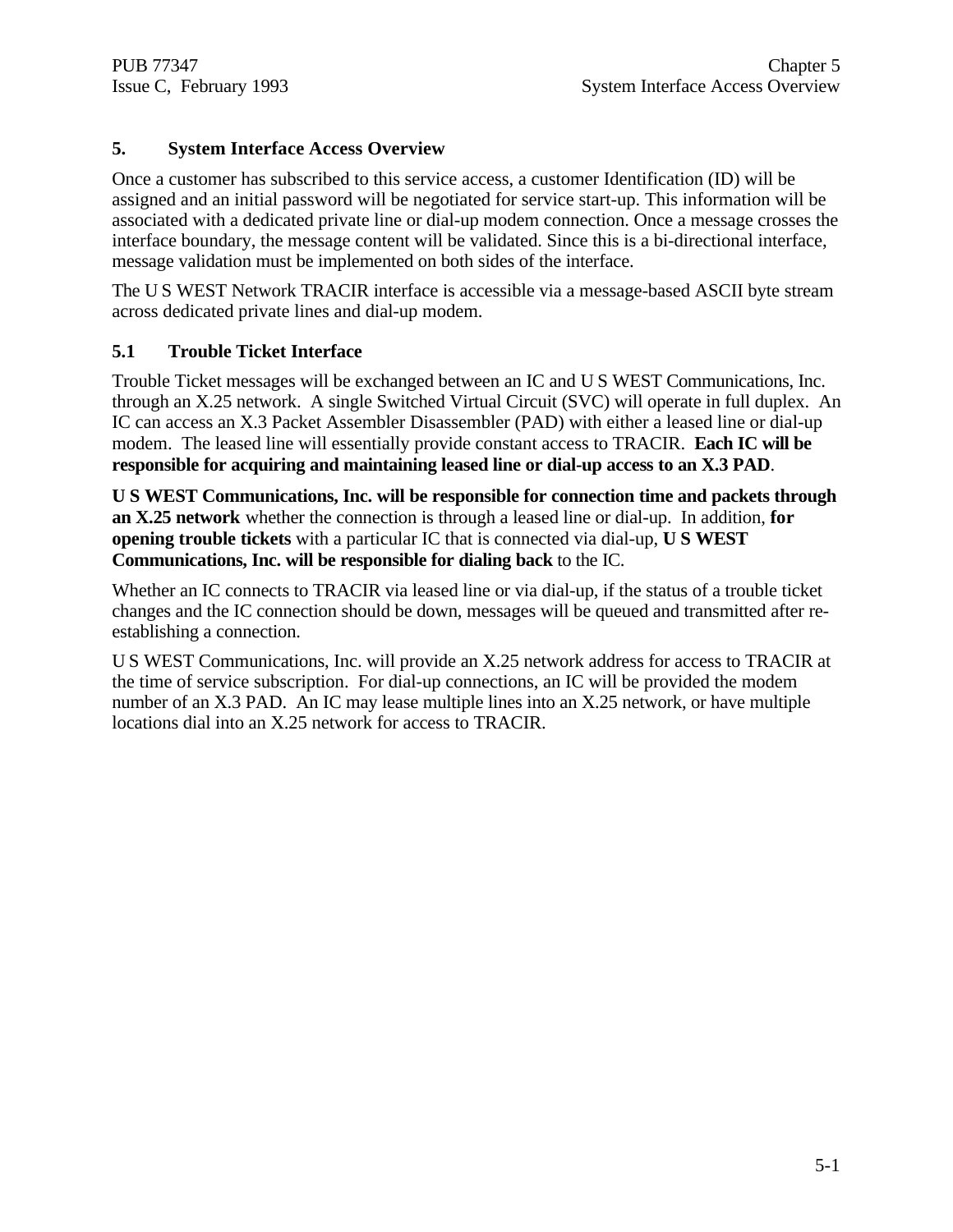#### **6. Trouble Ticket Message Exchange**

Trouble Ticket messages will be exchanged between an IC and U S WEST through an X.25 network. Messages will be sent and received over a **single X.25 network SVC**.

The X.25 network will be responsible for delivering error-free TRACIR messages. However, errors may occur over the communication link between the IC application and the X.25 network. Thus link level control information will "envelope" every TRACIR application message. There will be **no heartbeat message** since the X.25 network will notify TRACIR of a lost connection. In addition, there will be **no sequence numbering of messages** since this is a stop-and-wait protocol. That is, a sender of a message will not transmit a second message until the first message has been Acknowledged (ACK'd) by the receiver.



**Figure 6-1** Interexchange Carrier/U S WEST Tracir Interface

The receiver of a message may Non-acknowledge (NAK) if and only if a message has an incorrect checksum. Otherwise an ACK or Login frame is sent. A NAK of a frame other than a Data frame will be ignored. A Login frame will be sent in response to any message prior to establishing a session with TRACIR. Since this is an exception reporting protocol, once a message has been ACK'd it is assumed to be the responsibility of the receiver to verify the integrity of the message and notify the originator of any problems by responding with an Error message.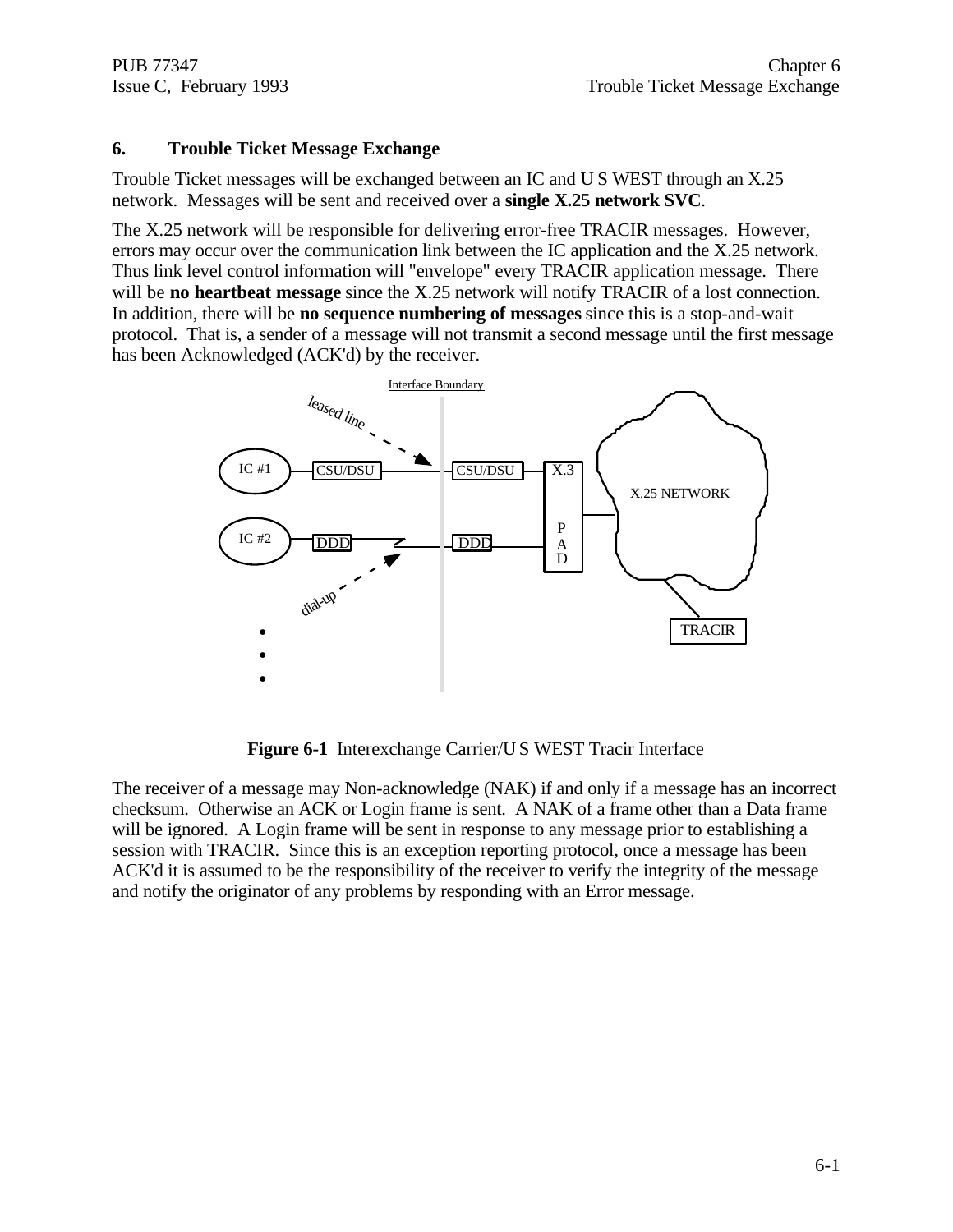ACK's and NAK's will serve as U S WEST's acceptance or rejection of a message at the link level only. If a problem exists with a message other than a checksum error or session failure, a reason code will accompany an Error message back to the originator. If an Error message is received in response to a Trouble Ticket message, the reason code should be examined, the original message corrected and retransmitted. If a Trouble Ticket message is NAK'd more than 3 times, the message should NOT be retransmitted again and manual intervention will be required. If a Trouble Ticket message is NOT ACK'd or NAK'd within 90 seconds of transmission, the message should be assumed NAK'd and retransmitted, unless the maximum number of retries has been exceeded.

Since this is not a master-slave protocol, both the IC and TRACIR system could transmit a message at, theoretically, the same instant in time. As this is a stop-and-wait protocol, a deadlock situation could occur. That is, both systems could be waiting on a response for their message and not respond to the other's message. In addition, this deadlock situation could, theoretically, continue until the maximum number of retries are exceeded on a message or set of messages. To prevent this theoretical situation from occurring, TRACIR will handle the transmitting and receiving of trouble ticket messages independently. That is, TRACIR will handle only one trouble ticket at a time, but in both directions. It is not mandatory, but highly recommended, that the IC system also handle receiving and sending of trouble tickets independently, to allow the protocol to work as smoothly as possible.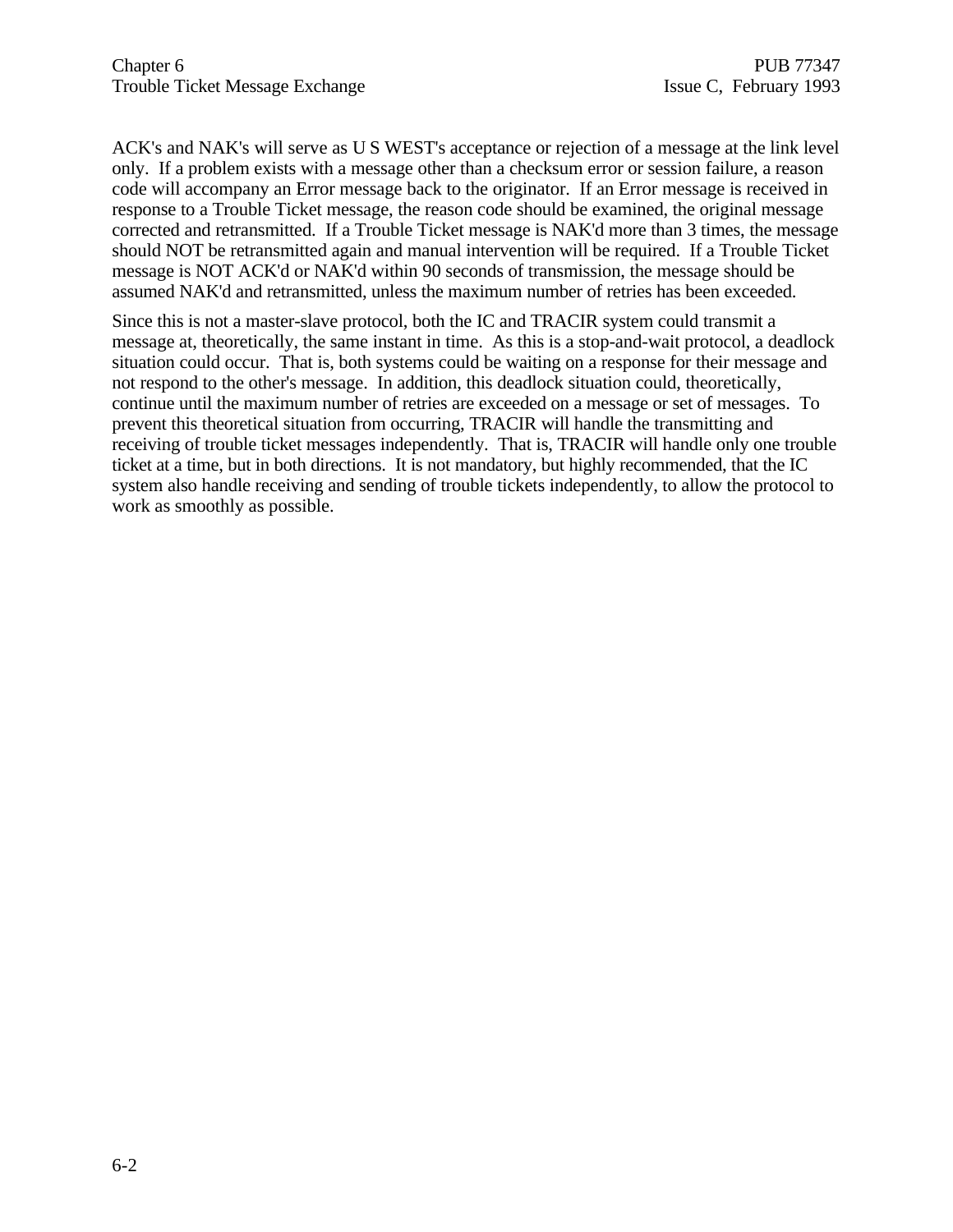#### **7. Trouble Ticket Message Types**

Eight types of Trouble Ticket messages will be exchanged between an IC and U S WEST; Open, Update, Close, Notes, Test, Session, Inquiry and Error.

The Open message is sent by the originator (IC) to open a trouble ticket. An Update message is sent to update an Open trouble ticket. A Close (request for closure) is sent by the receiver (U S WEST) of an Open trouble ticket to request that an Open ticket be closed. A Close (close approval) is sent by the originator (IC) of an Open ticket to verify that the original problem has been fixed. A ticket will remain open until the originator of an Open ticket has sent a Close approval message.

After U S WEST requests closure of an Open Trouble Ticket, the ticket status will be changed from OPEN to PENDING CLOSURE. If an Update message is received in lieu of an expected Close approval message, the ticket status will revert back to OPEN and the information within the Update message will be attached to the Trouble Ticket (e.g., Code or Message information).

If the originator of an Open ticket sends a Close approval before a Close request has been generated by U S WEST, the ticket will be marked as closed and no further messages will be accepted from the originator regarding the ticket, except for an Inquiry.

If a Trouble Ticket was opened with an erroneous COMMON LANGUAGE® Circuit Identification (CLCI™), or for any other reason, U S WEST will send an error message stating such, and the originator must then Open a new ticket with the correct CLCI<sup>TM</sup>.

A Notes message is a general purpose message used for communicating directly with the TRACIR system administrator. For example: a message was NAK'd the maximum number of times and the IC cannot discover a problem with the message; a Notes message may request intervention in resolving a Trouble Ticket by the TRACIR administrator.

A Test message may be sent at anytime after session establishment to verify that the TRACIR system is active.

A Session message is used to gain access to TRACIR services. A Session message must be received and acknowledge by TRACIR before any other type of message will be accepted by TRACIR, whether the IC is connected via leased line or dial-up. Only one Session message need be sent to access TRACIR services. However, every time that a communication link outage is detected, the IC must re-establish communications with TRACIR via a Session message. Dial-up connections will be broken by TRACIR after 4 minutes of idle communications or a maximum of twenty IC messages. This is to prevent a dial-up IC from tying up a dial-in TRACIR circuit. A failed attempt to establish a connection with TRACIR via dial-up will result in the circuit being broken. A Login Frame will be sent in response to any message received before a session has been established with TRACIR.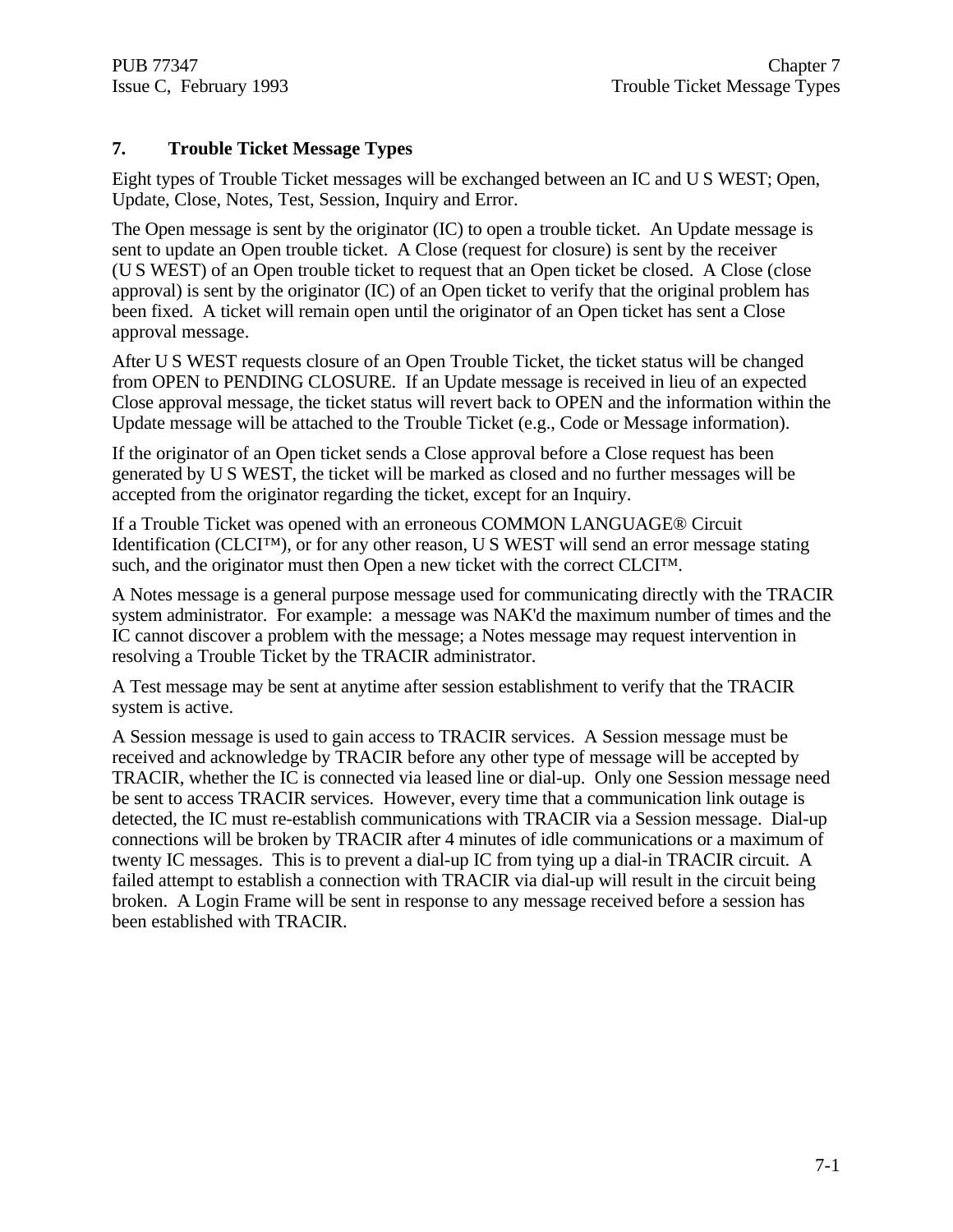An Inquiry message is used to verify the status of a Trouble Ticket (Open, Pending Closure, Closed). The status contained in this message is compared with the status of the ticket in the TRACIR database. If the TRACIR status is different from the Inquiry message, an Error message will be sent back to the originator containing a code implying the status of the ticket within the TRACIR database.

Finally, an Error message will be sent back to the originator of a message signalling that an exception condition has occurred with a message. The Error message will contain a code stating the reason for the error.

The protocol described above is symmetrical. That is, if U S WEST Communications, Inc. wishes to open a trouble ticket with an IC, the above roles will be exactly reversed.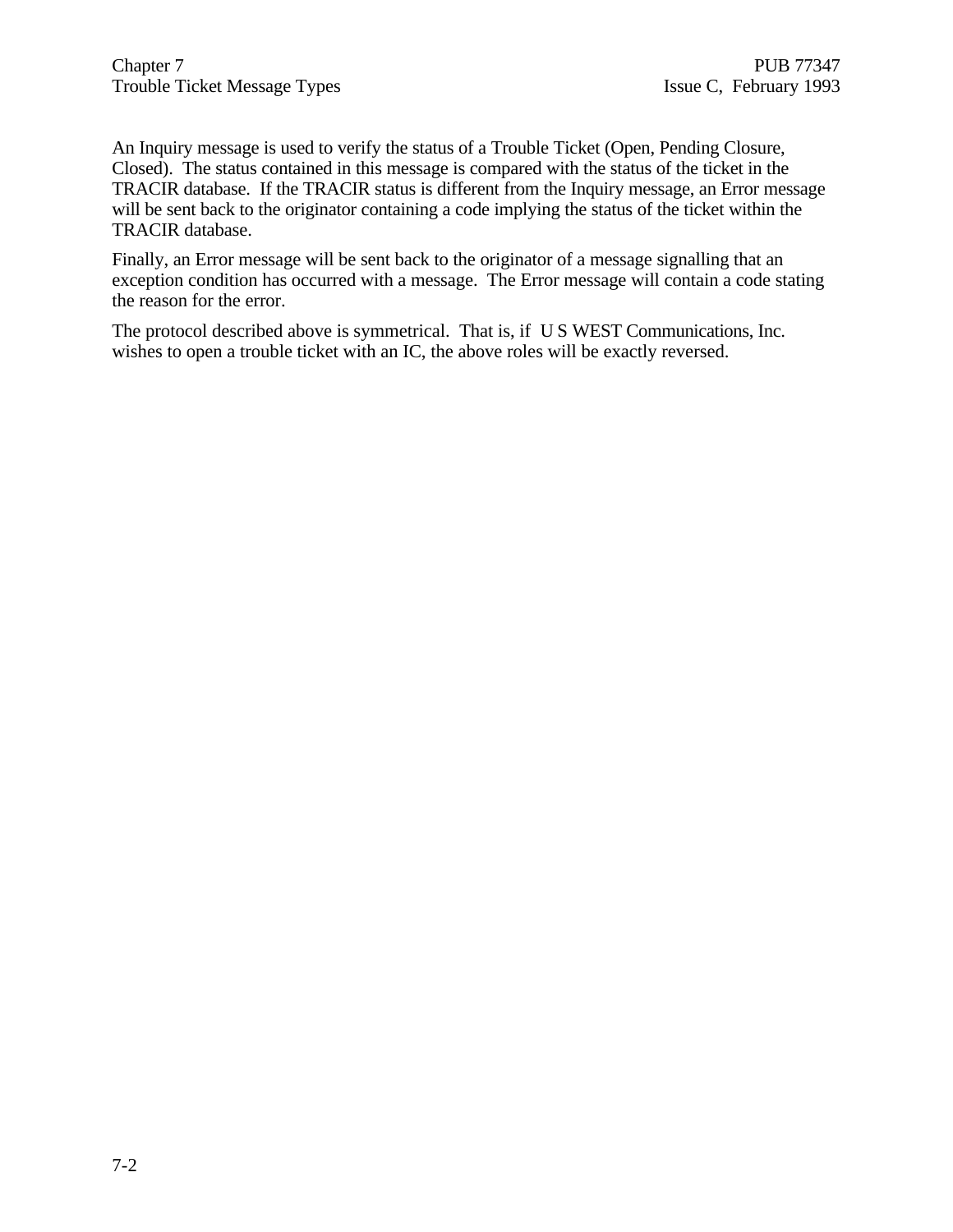#### **8. General Trouble Ticket Message Format**

The following table is the general format of a Trouble Ticket message.

|  | Table 8-1 General Format of a Trouble Ticket Message |  |  |
|--|------------------------------------------------------|--|--|
|--|------------------------------------------------------|--|--|

|  |  | SOH FROM ID LAPPLICATION | <b>IFRAME TYPE</b> | <b>IMESSAGE</b> | ' MESSAGE | <b>IEOT</b> | .RC |
|--|--|--------------------------|--------------------|-----------------|-----------|-------------|-----|
|--|--|--------------------------|--------------------|-----------------|-----------|-------------|-----|

Where:

- <SOH> is a one-byte field specifying the Start of the Message with a value of Hexadecimal 01.
- <FROM ID> is the three character (uppercase) Access Customer Name Abbreviation (ACNA) code of the originator.
- <APPLICATION> is a three character identifier of the receiving application. For TRACIR this is always "SWT" (uppercase ASCII). The purpose of this field is to distinguish among different applications dialing into a common Trouble Ticketing System.
- <FRAME TYPE> is a single character specifying a frame type. May contain: "D" (Data), "A" (ACK), "N" (NAK), "L" (Login).
- <MESSAGE> is a TRACIR message. Defined as:



- <MSG TYPE> identifies a TRACIR message type. May contain:
	- **OPN** Open A Trouble Ticket
	- **UPD** Update an Open Ticket
	- **CLO** Close a Trouble Ticket
	- **NOT** Notes
	- **TST** Test
	- **STS** Ticket Status Inquiry
	- **SES** Session
	- **ERR** Error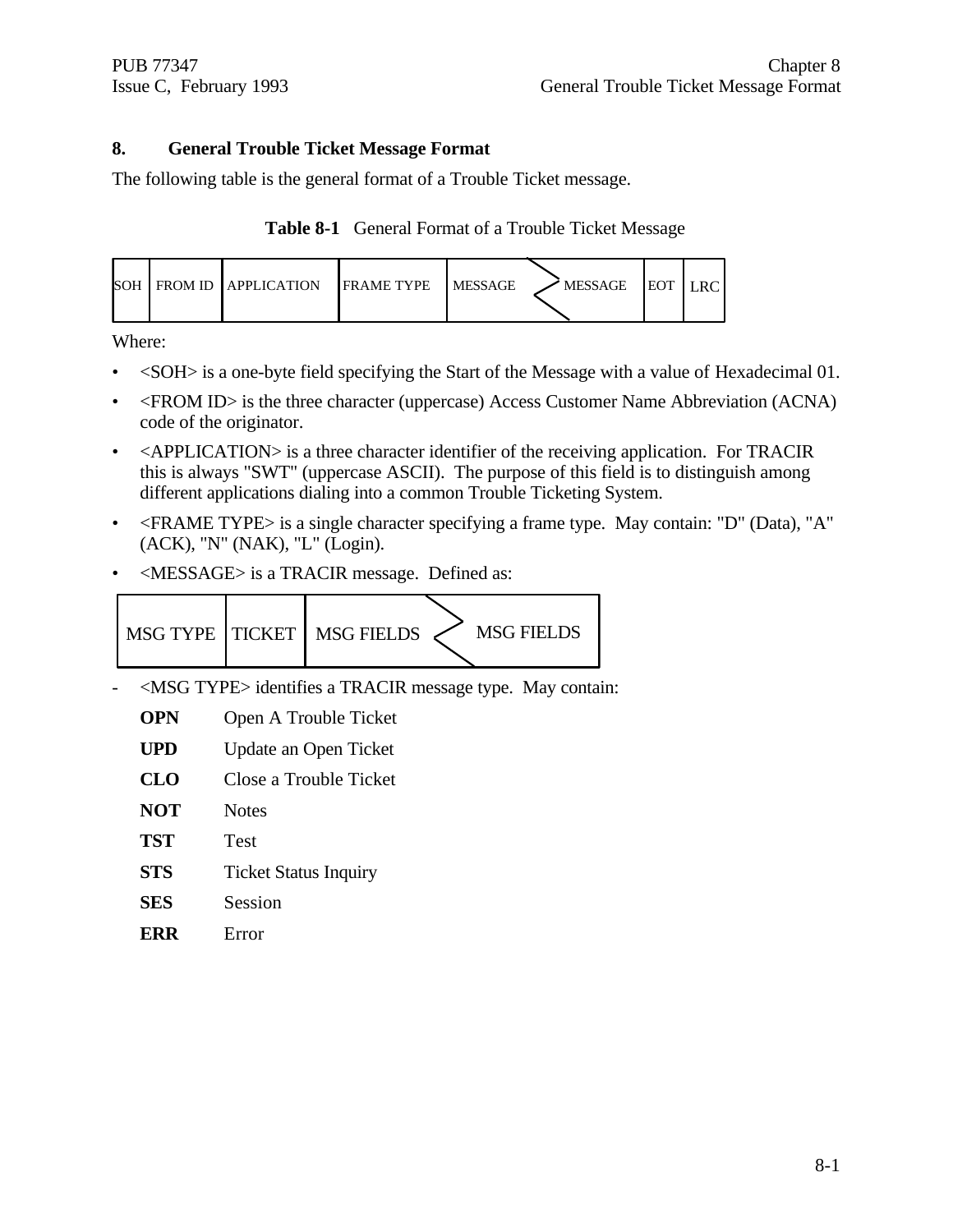- <TICKET> identifies a TRACIR ticket number. Consists of twelve characters: a three character ACNA code, two digit year, three digit Julian day, and four digit sequence number. The originator of an open trouble ticket assigns the ticket number using their ACNA code. The sequence number should start at one for each new Julian day. The ticket number will be used by U S WEST and the IC in any further messages regarding an open ticket. If the ticket number is already in use an Error message will be sent back to the originator and the ticket will not be opened. This field will not be verified for Session, Test and Notes message types.
- <MSG FIELDS>\* are TRACIR message fields. Consists of:
	- Field ID
	- Field Value
	- Field Delimiter
	- \* Repeats for as many message fields as necessary, but there may only be one occurrence of each message field type per message. Message fields are position independent.
	- Refer to the Trouble Ticket Message Field Description section for further details on each Field ID and value pair.
	- If a field ID is not recognized, the ID and associated field value is ignored and the rest of the message is checked for validity. If the Field is required, the message will be rejected with an error message.
- <EOT> is a one-byte field specifying the End-of-Transmission with a value of Hexadecimal 04.
- <LRC> is a two byte Longitudinal Redundancy Checksum. The LRC is an exclusive-or calculation on all message characters. The LRC is calculated from the <SOH> to the <EOT>, inclusive. The LRC is sent as two printable ASCII hex characters ('0'-'9', 'A'-'F'). The first byte of the message LRC is the high-order nibble of the LRC calculation translated into a printable hex ASCII digit. The second byte of the LRC uses the low order nibble of the LRC calculation. Thus the message LRC may contain the two ASCII hex characters "00" through "FF".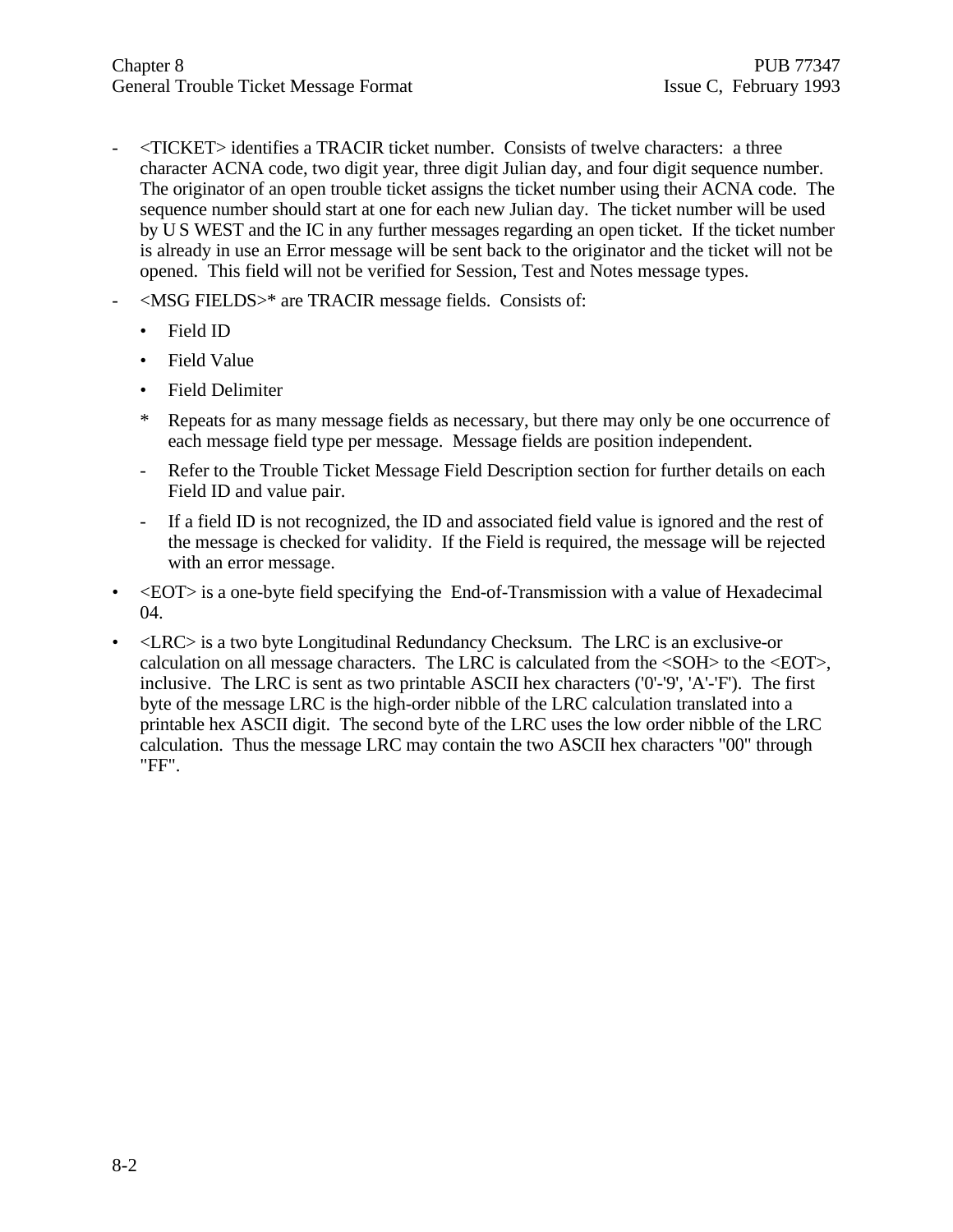#### **9. Trouble Ticket Message Field Description**

The Message Field may contain one or more Tag/Value pairs. Each pair is terminated by a field delimiter. All fields within a Trouble Ticket message are ASCII printable characters (Hex 20 - Hex 7E), except the Field Delimiter (Hex 1F). These Tag/Value pairs are position independent. That is, they may appear in any order within the TRACIR message field. The following are descriptions of the individual fields of a Trouble Ticket message.

- Field ID -- Identifies the field that follows. May contain one of the following Field ID (uppercase ASCII only):
- CBNAME=
- CBPHONE=
- CKTTYPE=
- ECCKTID=
- CODE=
- PRIORITY=
- TRBLTYPE=
- AUTH=
- $-$  OOS=
- ICTKT=
- TGID=
- FACID=
- SS7ID=
- MESSAGE=
- STATUS=
- ICID=
- USERID=
- PASSWORD=
- NEWPASSW=
- DIALBACK=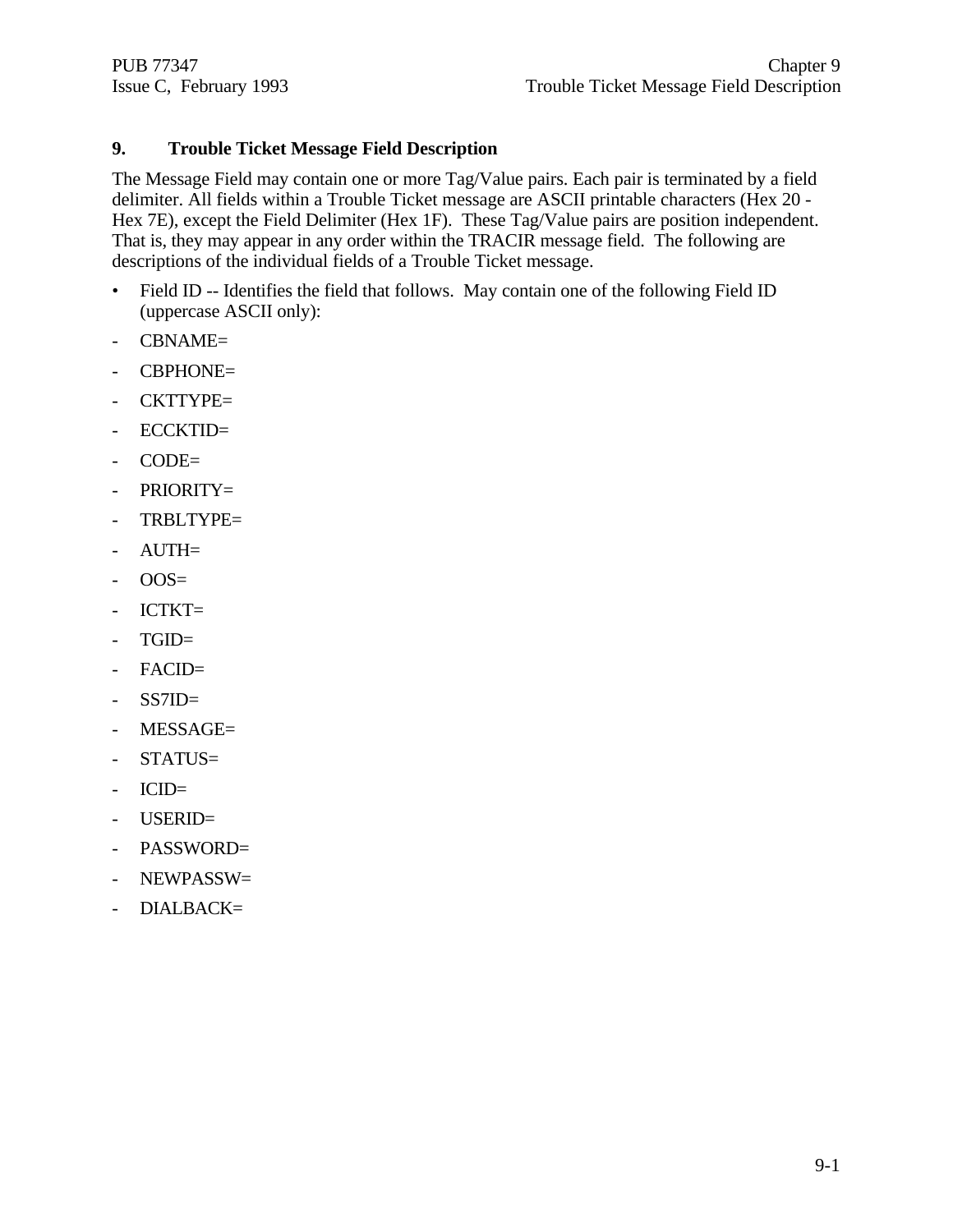- Field Value -- ASCII text, length varies with each field. The following lists the Field IDs and their respective Field Values:
- **CBNAME =** Up to thirty characters specifying the Trouble Ticket's call back name.
- **CBPHONE =** Up to twenty characters and digits specifying the Trouble Ticket's call back telephone number.
- **CKTTYPE =** Three characters specifying the circuit type. Only type currently valid is: "ICS".
- **ECCKTID =** Up to 45 characters. COMMON LANGUAGE® Circuit Identification (CLCI™). Specific format for TRACIR is:

First four characters contain the Trunk ID. If a Trunk ID is less than four characters it should be left filled with ASCII zeros ("0"). Next the Trunk Type is specified, thirteen ASCII characters, blank padded on the right. The "A" location should be in the next eleven ASCII characters. Next is a two character Pulsing field. Next is the eleven ASCII character "Z" location. The following is an example CLCI™:

4701DF51ED800 ARVDCOMACG0MMDNVRCOZJ05T

**CODE =** Four character message code. Used for describing trouble, trouble found, or errors.

Valid codes for Trouble in an Open or Update message are:

| <b>BAL</b>    | <b>Balance Test Failed</b>                      |
|---------------|-------------------------------------------------|
| <b>BVH</b>    | Digroup BPV HT Exceeded-Trunks not OOS          |
| <b>BVL</b>    | Digroup BPV LT Exceeded-Trunks not OOS          |
| <b>CAC</b>    | Can't Complete                                  |
| <b>CAR</b>    | Carrier Group Alarm                             |
| $\mathbf{CD}$ | <b>Circuit Dead</b>                             |
| <b>ERA</b>    | High Failure Rate on Trunk Detected by Analysis |
| <b>ERL</b>    | <b>Echo Return Loss</b>                         |
| <b>FBH</b>    | Digroup Framing HT Exceeded-Trunks not OOS      |
| <b>FBL</b>    | Digroup Framing LT Exceeded-Trunks not OOS      |
| <b>FESC</b>   | <b>LBC Supervisory State Change</b>             |
| <b>HAD</b>    | Trunk Went High and Dry                         |
| <b>HAW</b>    | Trunk Went High and Wet                         |
| <b>INO</b>    | <b>Intermittent Noise</b>                       |
| <b>LCA</b>    | Local Alarm on Digroup                          |
| <b>MAN</b>    | Manual Request Cause Change in Trunk State      |
| <b>NSY</b>    | <b>Noisy</b>                                    |
| <b>NWK</b>    | No Wink                                         |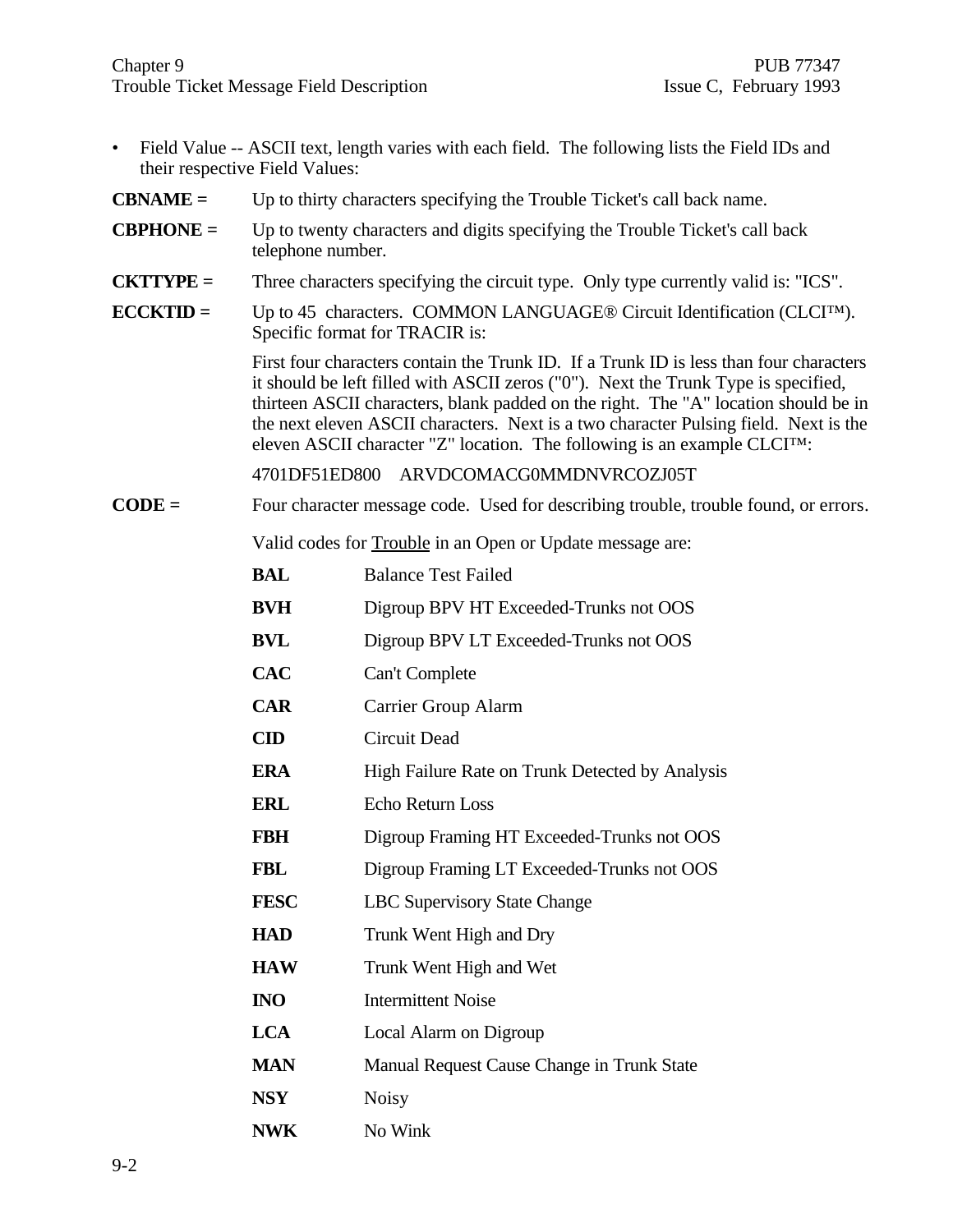| OFH         | Digroup OOF HT Exceeded-Trunks not OOS                |
|-------------|-------------------------------------------------------|
| OFL         | Digroup OOF LT Exceeded-Trunks not OOS                |
| Q1CM        | Q1 Maintenance Limit Exceeded - C-Message             |
| Q1CN        | Q1 Maintenance Limit Exceeded - C-Notch               |
| Q1GS        | Q1 Maintenance Limit Exceeded - Gain Slope            |
| Q1LS        | Q1 Maintenance Limit Exceeded - Loss                  |
| Q2CM        | Q2 Immediate Action Limit Exceeded - C-Message        |
| Q2CN        | Q2 Immediate Action Limit Exceeded - C-Notch          |
| Q2GS        | Q2 Immediate Action Limit Exceeded - Gain Slope       |
| Q2LS        | Q2 Immediate Action Limit Exceeded - Loss             |
| RMA         | Remote Alarm on Digroup                               |
| RPF         | Software Carrier Group Alarm Receive Path Failure     |
| SDW         | <b>System Down</b>                                    |
| SLH         | Digroup Slip HT Exceeded-Trunks not OOS               |
| SLL         | Digroup Slip LT Exceeded-Trunks not OOS               |
| TPF         | Software Carrier Group Alarm Transmit Path Failure    |
| <b>TRBL</b> | <b>Unspecified Trouble</b>                            |
| <b>UNK</b>  | <b>Unknown Reason</b>                                 |
|             | Valid codes for Trouble Found in a Close message are: |
| <b>CWT</b>  | <b>Cleared While Testing</b>                          |
| EQF         | Equipment Failure-US WEST Communications, Inc.        |
| EQN         | <b>Equipment Failure-IC</b>                           |
| FAN         | <b>Analog Facility Problem</b>                        |
| FDI         | <b>Digital Facility Problem</b>                       |
| MKG         | Make Good                                             |
| NTF         | No Trouble Found                                      |
| <b>OTH</b>  | <b>Other-See Message</b>                              |
| RCU         | <b>Replaced Channel Unit</b>                          |
| <b>RTU</b>  | <b>Replaced Trunk Unit</b>                            |
| TFF         | T1 Facility Failure                                   |
| TOK         | Test OK                                               |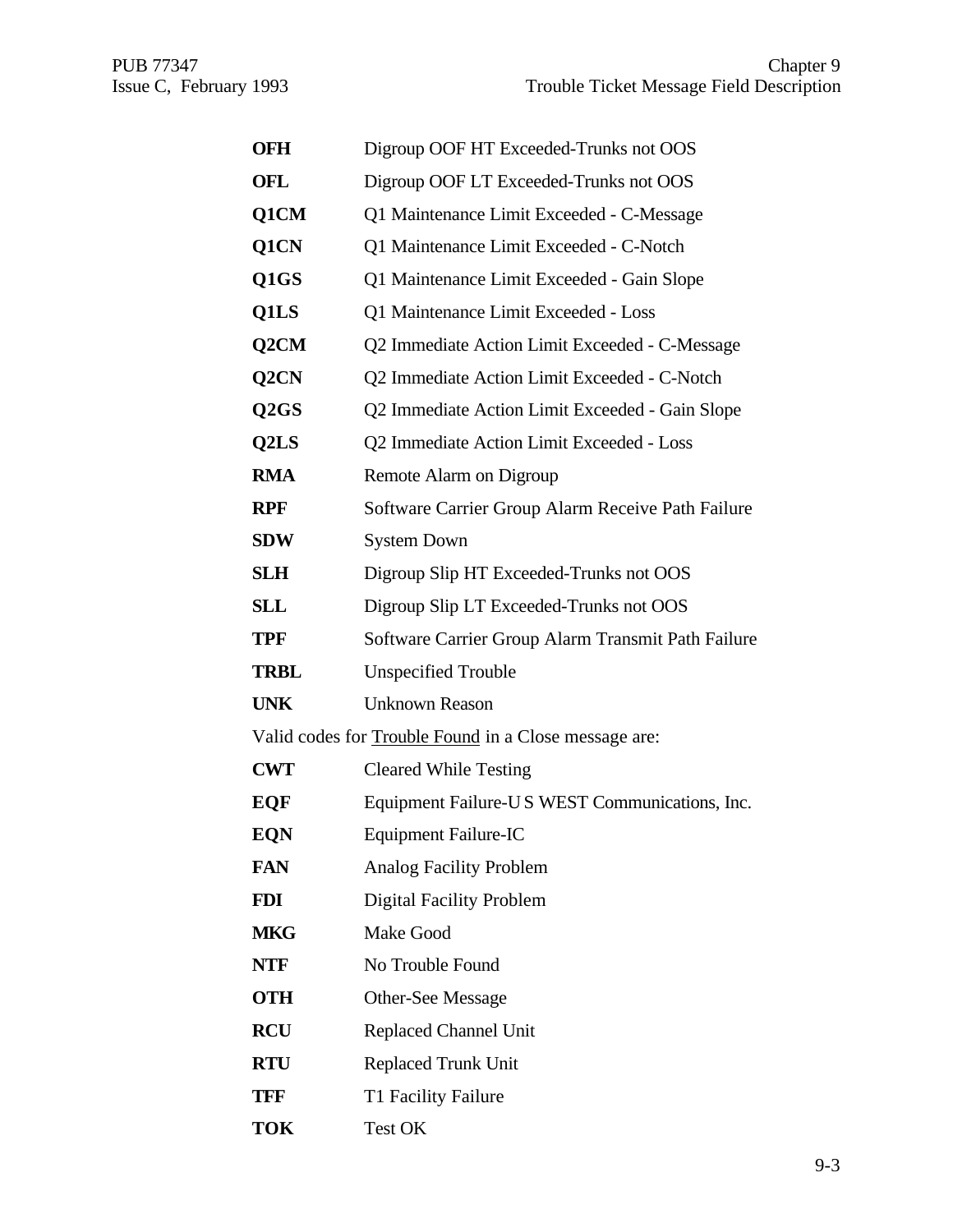|                   | <b>TUP</b>                                                                                                                                                               | Circuit Turned Up                                                                                                                                                                                                                                                                                                                                                                                                            |  |  |  |
|-------------------|--------------------------------------------------------------------------------------------------------------------------------------------------------------------------|------------------------------------------------------------------------------------------------------------------------------------------------------------------------------------------------------------------------------------------------------------------------------------------------------------------------------------------------------------------------------------------------------------------------------|--|--|--|
|                   |                                                                                                                                                                          | Valid codes for <b>Errors</b> in an Error message are:                                                                                                                                                                                                                                                                                                                                                                       |  |  |  |
|                   | <b>ASD</b>                                                                                                                                                               | <b>Access to Service Denied</b>                                                                                                                                                                                                                                                                                                                                                                                              |  |  |  |
|                   | <b>CAO</b>                                                                                                                                                               | Ticket Previously Open for Circuit                                                                                                                                                                                                                                                                                                                                                                                           |  |  |  |
|                   | <b>DBC</b>                                                                                                                                                               | Database Corrupt                                                                                                                                                                                                                                                                                                                                                                                                             |  |  |  |
|                   | <b>FOR</b>                                                                                                                                                               | <b>Message Format Error</b>                                                                                                                                                                                                                                                                                                                                                                                                  |  |  |  |
|                   | <b>IFV</b>                                                                                                                                                               | <b>Invalid Field Value</b>                                                                                                                                                                                                                                                                                                                                                                                                   |  |  |  |
|                   | ID                                                                                                                                                                       | Invalid Circuit ID                                                                                                                                                                                                                                                                                                                                                                                                           |  |  |  |
|                   | <b>IMR</b>                                                                                                                                                               | <b>Incomplete Message Received</b>                                                                                                                                                                                                                                                                                                                                                                                           |  |  |  |
|                   | <b>ITT</b>                                                                                                                                                               | <b>Invalid Trouble Ticket Number</b>                                                                                                                                                                                                                                                                                                                                                                                         |  |  |  |
|                   | <b>NSC</b>                                                                                                                                                               | No Such Command/Message                                                                                                                                                                                                                                                                                                                                                                                                      |  |  |  |
|                   | <b>NTN</b>                                                                                                                                                               | <b>Nonexistent Ticket Number</b>                                                                                                                                                                                                                                                                                                                                                                                             |  |  |  |
|                   | <b>OTH</b>                                                                                                                                                               | Other Error - See Message                                                                                                                                                                                                                                                                                                                                                                                                    |  |  |  |
|                   | <b>TAC</b>                                                                                                                                                               | <b>Ticket Already Closed</b>                                                                                                                                                                                                                                                                                                                                                                                                 |  |  |  |
|                   | <b>TAO</b>                                                                                                                                                               | <b>Ticket Already Open</b>                                                                                                                                                                                                                                                                                                                                                                                                   |  |  |  |
|                   | <b>TIC</b>                                                                                                                                                               | <b>Ticket is Closed</b>                                                                                                                                                                                                                                                                                                                                                                                                      |  |  |  |
|                   | <b>TIO</b>                                                                                                                                                               | Ticket is Open                                                                                                                                                                                                                                                                                                                                                                                                               |  |  |  |
|                   | <b>TIP</b>                                                                                                                                                               | <b>Ticket is Pending Closure</b>                                                                                                                                                                                                                                                                                                                                                                                             |  |  |  |
|                   | <b>TRA</b>                                                                                                                                                               | <b>TRACIR System Error</b>                                                                                                                                                                                                                                                                                                                                                                                                   |  |  |  |
|                   | <b>TTN</b>                                                                                                                                                               | <b>Trouble Ticket Not Open</b>                                                                                                                                                                                                                                                                                                                                                                                               |  |  |  |
| <b>PRIORITY =</b> |                                                                                                                                                                          | One ASCII digit specifying the message priority. Valid priorities are: 1-5, with one<br>being the highest and five the lowest.                                                                                                                                                                                                                                                                                               |  |  |  |
| <b>TRBLTYPE =</b> | Trouble type indicator. Valid codes are: 'F', 'T', 'C', 'A' or 'P'; for Facility Problem,<br>Trunk Problem, Chronic Trouble, Test Access, or Provisioning, respectively. |                                                                                                                                                                                                                                                                                                                                                                                                                              |  |  |  |
| $AUTH =$          | Up to 30 characters of an authorization number to be used for overtime work. IC<br>specific.                                                                             |                                                                                                                                                                                                                                                                                                                                                                                                                              |  |  |  |
| $0OS =$           | One character specifying if the circuit is currently Out of Service. Valid codes are<br>"I" (In Service), or "O" for (Out of Service).                                   |                                                                                                                                                                                                                                                                                                                                                                                                                              |  |  |  |
| <b>ICTKT =</b>    |                                                                                                                                                                          | IC trouble reference number. Twenty characters maximum.                                                                                                                                                                                                                                                                                                                                                                      |  |  |  |
| $TGID =$          |                                                                                                                                                                          | Up to 15 characters. This field contains the Trunk Group Access Code and Circuit<br>Level Access Code values. The Group Access Code is sometimes referred to as the<br>"2-6" code. The Group Access Code should be left justified in the field if the<br>Circuit Access Code is not present. The codes are a sequence of alpha and numeric<br>characters. The typical format sequence for message trunks is aannnnnmMaanaan. |  |  |  |
|                   | Example: AE021119MNS5SN6                                                                                                                                                 |                                                                                                                                                                                                                                                                                                                                                                                                                              |  |  |  |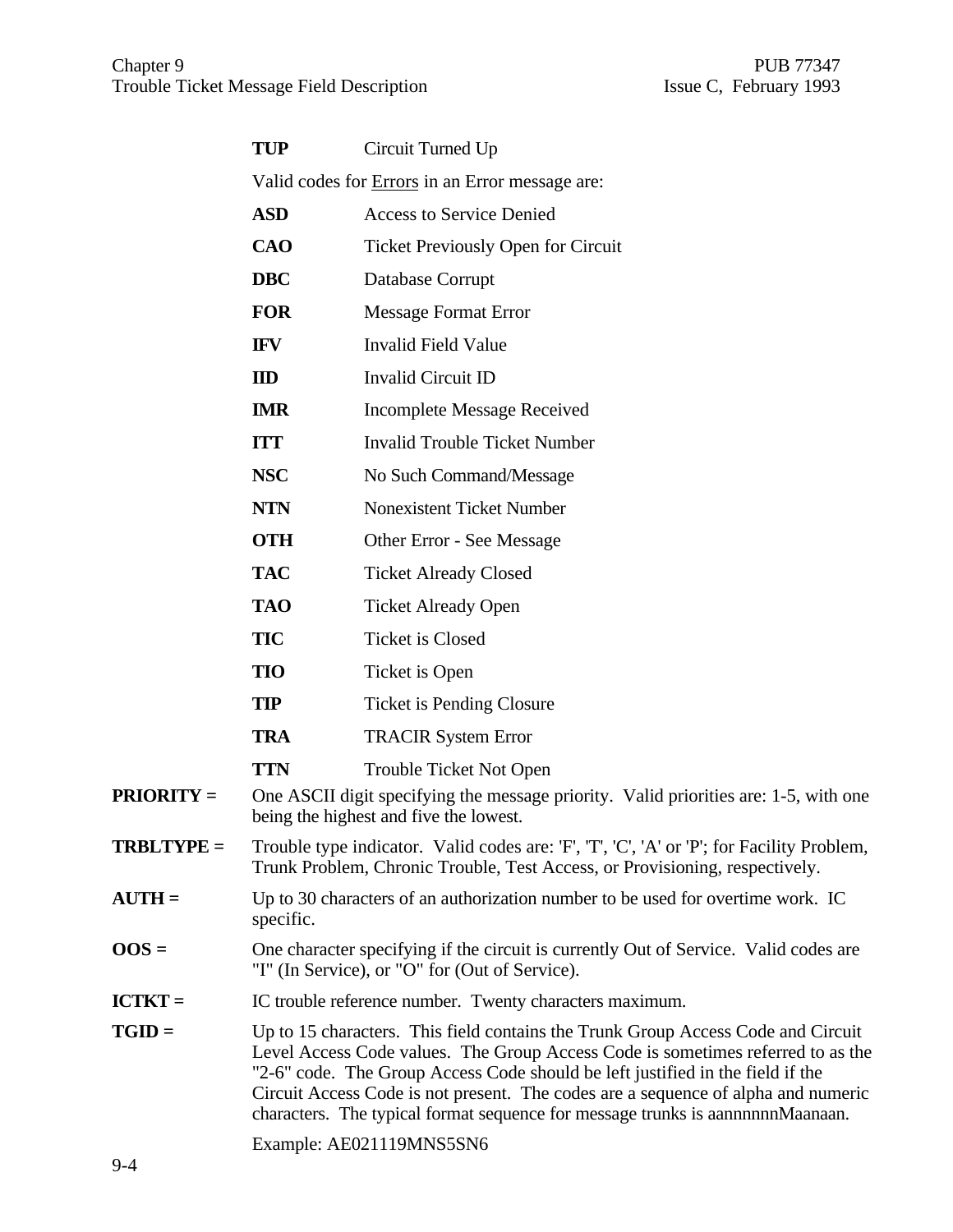| $\textbf{FACD} =$ | Up to 45 characters COMMON LANGUAGE® Facility Identification (CLFI <sup>TM</sup> ).<br>Field may contain the facility identification number when reporting troubles which<br>relate to a facility problem.                                                                                                          |
|-------------------|---------------------------------------------------------------------------------------------------------------------------------------------------------------------------------------------------------------------------------------------------------------------------------------------------------------------|
|                   | General format for TRACIR is:                                                                                                                                                                                                                                                                                       |
|                   | A five character facility designation followed by six characters identifying the<br>facility type. The "A" location should be in the next eleven ASCII characters. Last<br>is the eleven ASCII character "Z" location. All fields should be blank padded on<br>the right. The following is an example $CLFI^{TM}$ : |
|                   | 101 T1 ALBQNMMAW22ALBQNMSMCGO                                                                                                                                                                                                                                                                                       |
| $SS7ID =$         | Signaling System 7 circuit ID composed of a 5-digit Trunk Circuit Identification<br>Code (TCIC) followed by an eleven ASCII character USW "A" location and an<br>eleven character IC "Z" location. Fields are left justified. The TCIC field should<br>be left filled with ASCII zeros ("0").                       |
| $MESSAGE =$       | Text used to further clarify a problem or trouble found. One to 240 characters.                                                                                                                                                                                                                                     |
| $STATUS =$        | One character specifying the current status of a Trouble Ticket. May contain: "O"<br>(Open), "C" (Closed), "P" (Pending).                                                                                                                                                                                           |
| $ICID =$          | Identifies an IC. Three character ACNA code.                                                                                                                                                                                                                                                                        |
| $USERID =$        | Up to twelve characters identifying a user/location of an IC.                                                                                                                                                                                                                                                       |
| <b>PASSWORD =</b> | IC password. Eight characters.                                                                                                                                                                                                                                                                                      |
| $NEWPASSW =$      | New IC password. Eight characters.                                                                                                                                                                                                                                                                                  |
| $DIALBACK =$      | IC dial-back number. Ten digits.                                                                                                                                                                                                                                                                                    |
|                   | $\bullet$ Delimiter $\land$ field concreter $\land$ and byte field containing an $\land$ CCII Eight Concreter                                                                                                                                                                                                       |

• Delimiter -- A field separator. A one byte field containing an ASCII Field Separator (Hexadecimal 1F). Must follow any Message Field.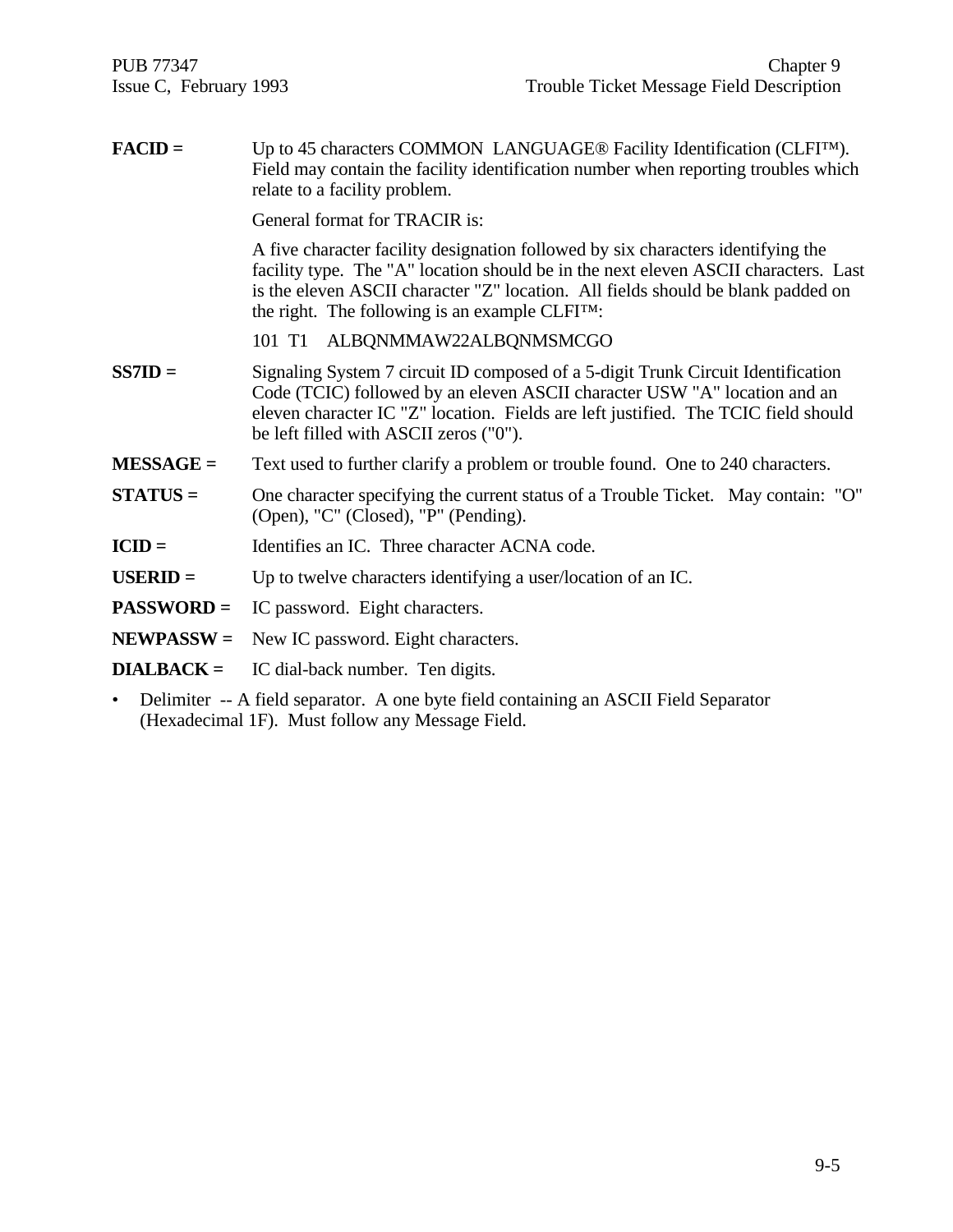| Field           | Open           | Update         | Close          | Session        | <b>Test</b> | <b>E</b> rror | <b>Inquiry</b> | Notes       |
|-----------------|----------------|----------------|----------------|----------------|-------------|---------------|----------------|-------------|
| <b>CBNAME</b>   | $\mathbf R$    | $\mathbf R$    | $\mathbf R$    |                |             | $\mathbf O$   | $\overline{O}$ | $\mathbf R$ |
| <b>CBPHONE</b>  | $\mathbf R$    | $\mathbf R$    | $\mathbf R$    |                |             | $\mathbf O$   | $\mathbf{O}$   | $\mathbf R$ |
| <b>CKTTYPE</b>  | $\mathbf R$    |                |                |                |             |               |                |             |
| <b>ECCKTID</b>  | $\mathbf R$    |                |                |                |             |               |                |             |
| <b>CODE</b>     | $\mathbf R$    | $\overline{O}$ | ${\bf R}$      |                |             | ${\bf R}$     |                |             |
| <b>PRIORITY</b> | $\mathbf R$    | $\mathbf O$    |                |                |             |               |                |             |
| <b>TRBLTYPE</b> | $\mathbf R$    | $\overline{O}$ |                |                |             |               |                |             |
| <b>AUTH</b>     | $\mathbf{A}$   | $\mathbf{A}$   |                |                |             |               |                |             |
| <b>OOS</b>      | $\mathbf R$    | $\mathbf O$    |                |                |             |               |                |             |
| <b>ICTKT</b>    | $\mathbf O$    | $\overline{O}$ | $\mathbf{O}$   |                |             |               |                |             |
| <b>TGID</b>     | $\mathbf O$    | $\overline{O}$ |                |                |             |               |                |             |
| <b>FACID</b>    | $\mathbf O$    | $\mathbf{O}$   |                |                |             |               |                |             |
| SS7ID           | $\overline{O}$ | $\mathbf O$    | $\mathbf O$    |                |             |               |                |             |
| <b>MESSAGE</b>  | $\mathbf O$    | $\mathbf O$    | $\overline{O}$ |                |             | $\mathbf O$   | $\mathbf{O}$   | $\mathbf R$ |
| <b>STATUS</b>   |                |                |                |                |             |               | $\mathbf R$    |             |
| ICID            |                |                |                | ${\bf R}$      |             |               |                |             |
| <b>USERID</b>   |                |                |                | $\overline{R}$ |             |               |                |             |
| <b>PASSWORD</b> |                |                |                | $\mathbf R$    |             |               |                |             |
| <b>NEWPASSW</b> |                |                |                | $\overline{O}$ |             |               |                |             |
| <b>DIALBACK</b> |                |                |                | $\mathbf D$    |             |               |                |             |

**Table 9-2** Specific Trouble Ticket Message Fields

R - Required field

O - Optional field

A - Required field if overtime is being authorized

D - Optional field if Dial-back is supported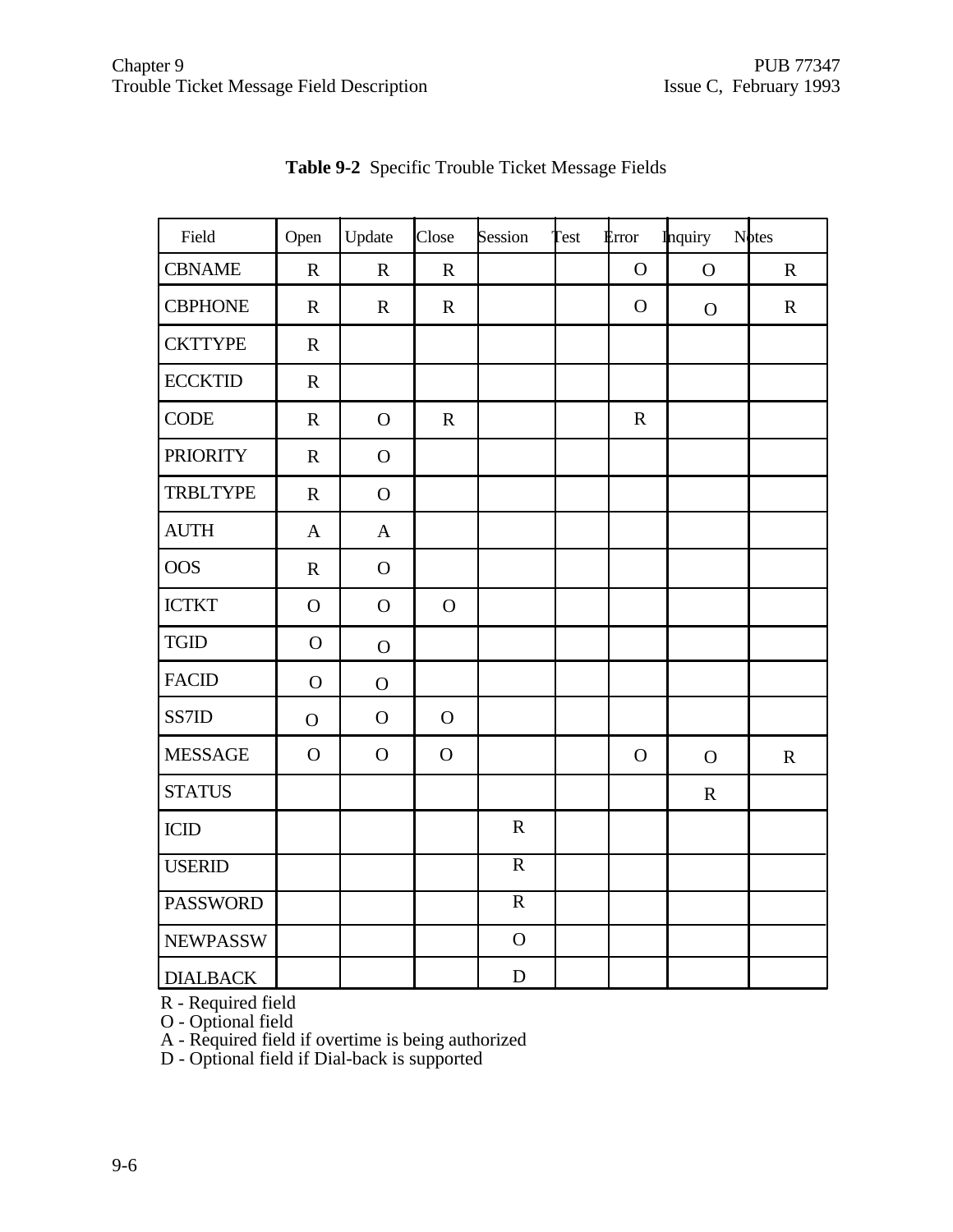#### **10. Example Message Exchange**

The following example shows messages being exchanged between an IC and U S WEST Communications, Inc. to resolve a problem with a switched access circuit.



**Figure 10-1** Trouble Ticket Message Exchange

The content of the above messages could look like the following using an IC ACNA code of XYZ:

SESSION Establishment:

<SOH>XYZSWTDSES000000000000ICID=XYZ<FS> PASSWORD=!@#\$%^&\*<FS>USERID=DENVER<FS><EOT><LRC>

ACK of SESSION Establishment:

<SOH>USWSWTA<EOT><LRC>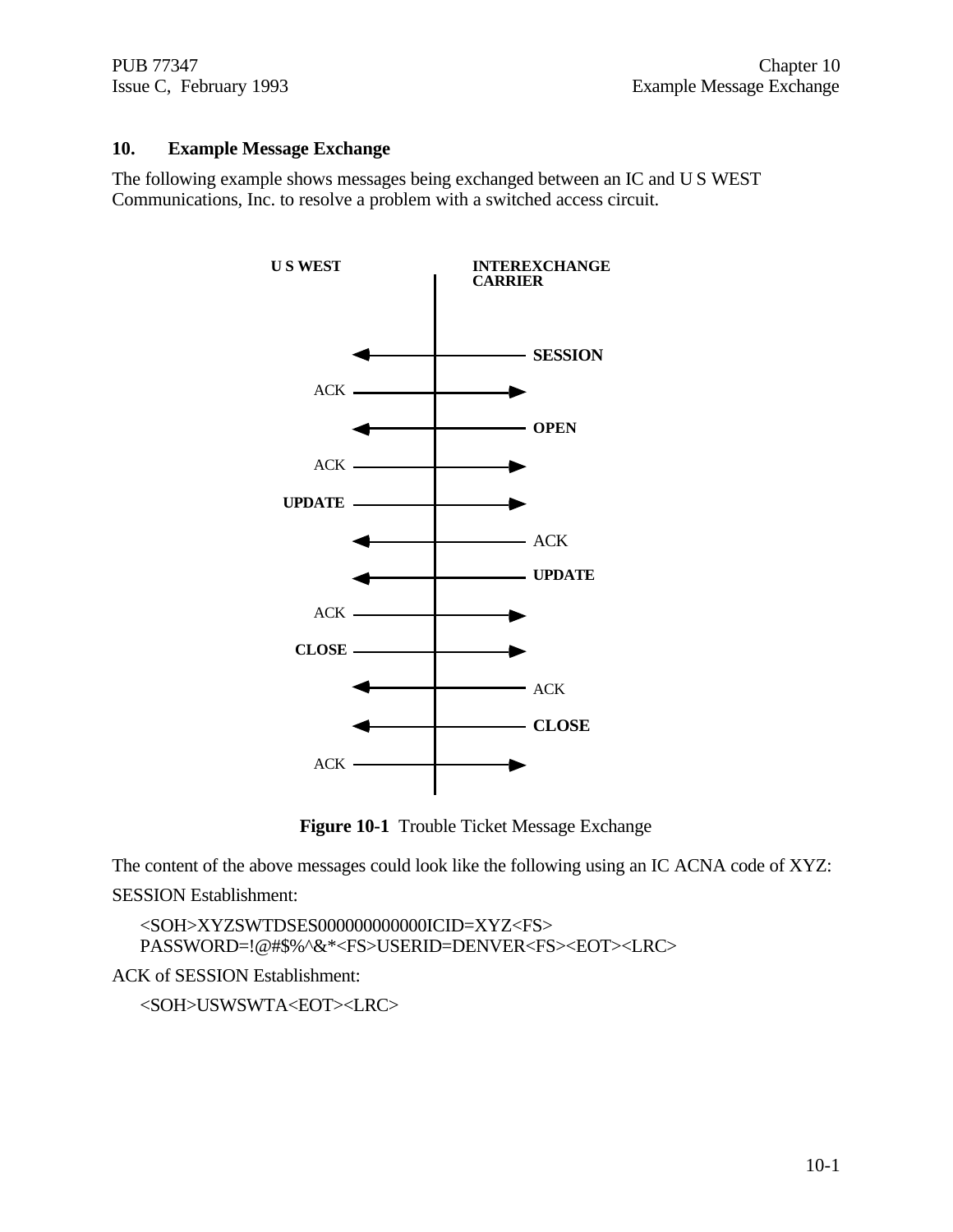IC OPEN Trouble Ticket:

```
<SOH>XYZSWTDOPNXYZ903090001CBNAME=Jim Brown<FS> CBPHONE=(303)480-
1212<FS>CKTTYPE=ICS<FS>ECCKTID=
4701DF51ED800 ARVDCOMACG0MMDNVRCOZJ05T<FS>
CODE=NWK<FS>TRBLTYPE=C<FS> OOS=O<FS>
PRIORITY=3<FS><EOT><LRC>
```
ACK of OPEN Trouble Ticket:

<SOH>USWSWTA<EOT><LRC>

U S WEST's UPDATE Trouble Ticket:

<SOH>USWSWTDUPDXYZ903090001CBNAME=Jan Smith<FS> CBPHONE=3036245181<FS>MESSAGE=Can you provide additional information?<FS><EOT><LRC>

ACK of UPDATE Trouble Ticket:

<SOH>XYZSWTA<EOT><LRC>

ICs UPDATE Trouble Ticket:

<SOH>XYZSWTDUPDXYZ903090001CBNAME=Jim Brown<FS> CBPHONE=(303)480- 1212<FS>MESSAGE=Seems to be a chronic problem, comes and goes.<FS><EOT><LRC>

ACK of UPDATE Trouble Ticket:

<SOH>USWSWTA<EOT><LRC>

U S WEST Communications, Inc.'s CLOSE Trouble Ticket:

<SOH>USWSWTDCLOXYZ903090001CBNAME=Jan Smith<FS> CBPHONE=3036245181<FS>CODE=RTU<FS><EOT><LRC>

ACK of CLOSE Trouble Ticket:

<SOH>XYZSWTA<EOT><LRC>

ICs CLOSE Trouble Ticket:

<SOH>XYZSWTDCLOXYZ903090001CBNAME=Jim Brown<FS> CBPHONE=(303)480- 1212<FS>CODE=EQF<EOT><LRC>

ACK of CLOSE Trouble Ticket:

<SOH>USWSWTA<EOT><LRC>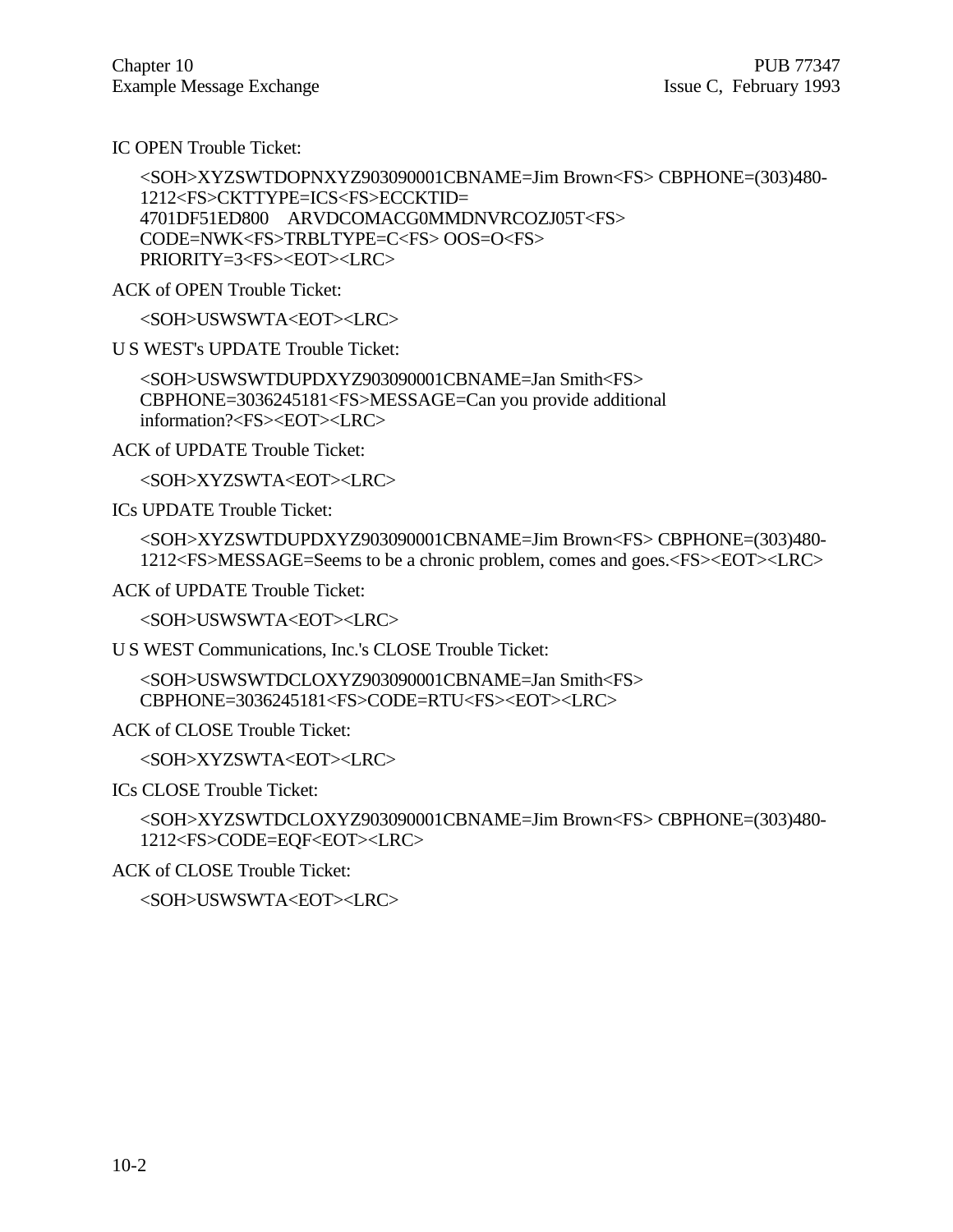

The following example shows an exchange of messages with various errors.

**Figure 10-2** Error Handling With Trouble Ticket Message Exchange

After the first Open message, a Login frame is sent back because the IC had not established a prior session with TRACIR.

The second Open was NAK'd because of an LRC error.

An Error message was sent after the fourth Open because the ticket was already open. However, Open message was ACK'd because the message had a correct checksum. Remember this is an exception reporting protocol.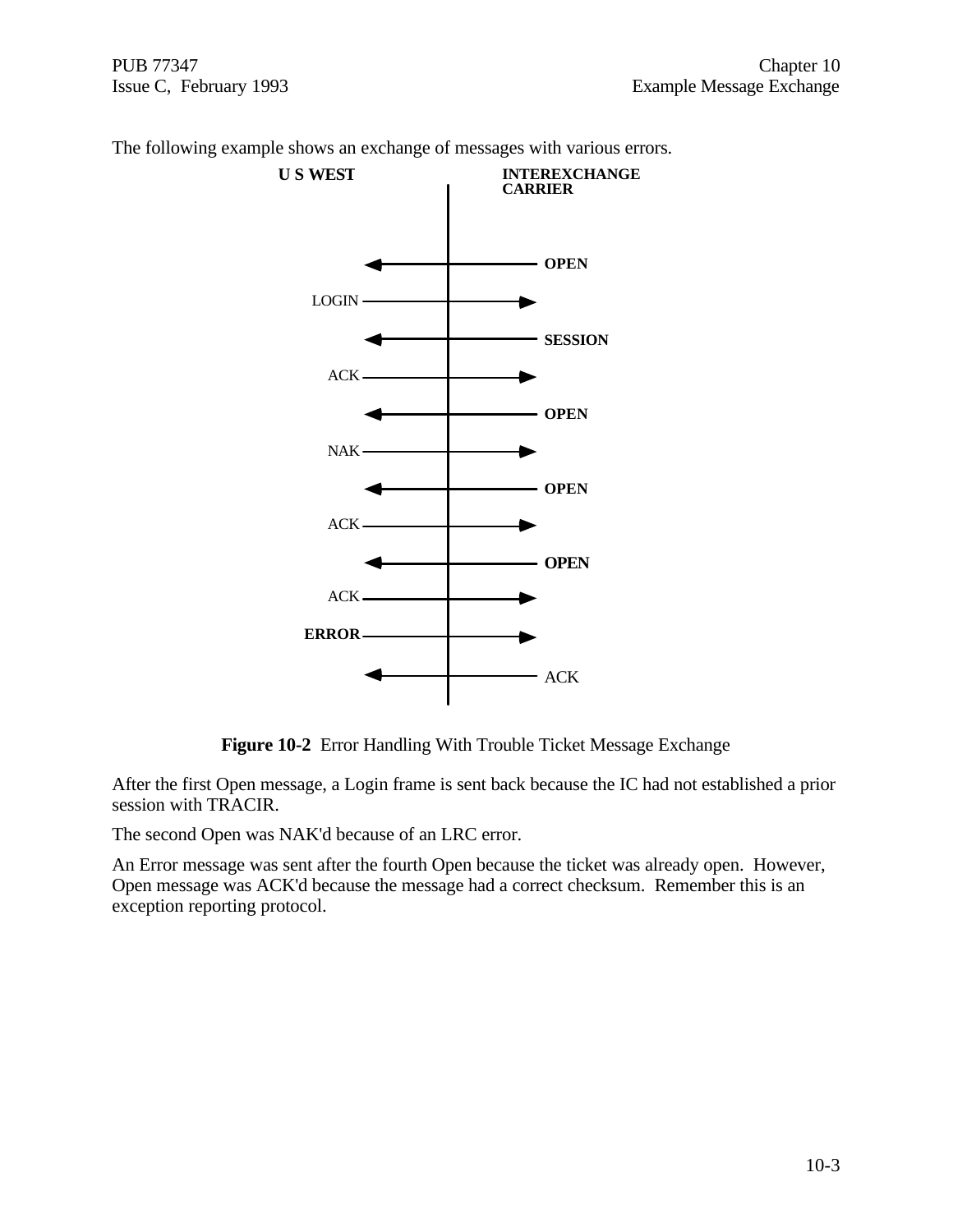#### **11. Example LRC Calculation**

The following example shows an LRC calculation of a U S WEST Communications, Inc. ACK message. With the message equal to <SOH>USWSWTA<EOT><LRC>, the LRC is calculated as:

| Message Character | Hexadecimal Value | <b>LRC</b> |
|-------------------|-------------------|------------|
|                   |                   | 0x00       |
| $<$ SOH $>$       | 0x01              | 0x01       |
| U                 | 0x55              | 0x54       |
| S                 | 0x53              | 0x07       |
| W                 | 0x57              | 0x50       |
| S                 | 0x53              | 0x03       |
| W                 | 0x57              | 0x54       |
| T                 | 0x54              | 0x00       |
| A                 | 0x41              | 0x41       |
| $<$ EOT $>$       | 0x04              | 0x45       |
|                   |                   |            |

The LRC is initialized to zero. The LRC is calculated by an exclusive-or  $(^\wedge)$  of all characters in a message including the  $\langle \text{SOH} \rangle$  and  $\langle \text{EOT} \rangle$  characters. Thus, 0x00 ^ 0x01=> 0x01, 0x01 ^ 0x55 =>  $0x54$ ,  $0x54 \land 0x53 \Rightarrow 0x07$ , etc., until the final LRC value  $(0x45)$  is reached.

The LRC is transmitted as two hexadecimal characters '00-FF'. This is accomplished by taking the high order nibble of the LRC calculation and adding it to an ASCII '0' (hexadecimal 30). If the result is greater than an ASCII '9', add seven so the result will be a hexadecimal character '0'-'9', or 'A'-'F'. The second character uses the same algorithm on the low order nibble of the LRC calculation.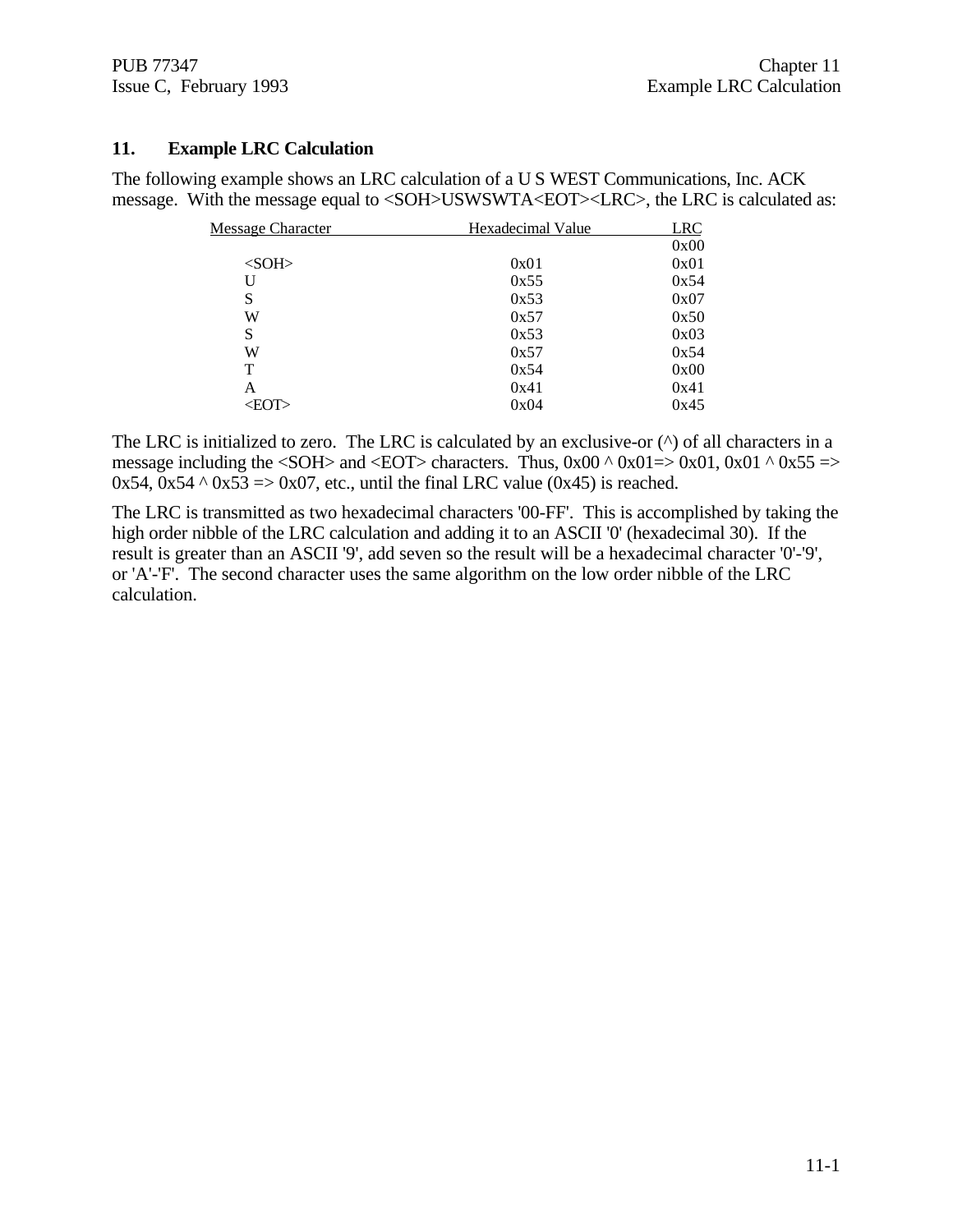## **12. Acronyms**

| <b>ACK</b>    | Acknowledgement                                    |
|---------------|----------------------------------------------------|
| <b>ACNA</b>   | <b>Access Customer Name Abbreviation</b>           |
| AP            | <b>Application Process</b>                         |
| <b>ASCII</b>  | American Standard Code For Information Interchange |
| <b>CLCITM</b> | <b>COMMON LANGUAGE® Circuit Identification</b>     |
| <b>CLFITM</b> | <b>COMMON LANGUAGE® Facility Identification</b>    |
| <b>CPE</b>    | <b>Customer Provided Equipment</b>                 |
| <b>CSU</b>    | <b>Customer Service Unit</b>                       |
| <b>DDD</b>    | <b>Direct Distance Dialing</b>                     |
| <b>DSU</b>    | Digital Service Unit                               |
| <b>EOT</b>    | <b>End of Transmission</b>                         |
| ID            | Identification                                     |
| IC            | <b>Interexchange Carrier</b>                       |
| <b>LRC</b>    | Longitudinal Redundancy Check                      |
| <b>NAK</b>    | Non-acknowledgement                                |
| PAD           | Packet Assembler Disassembler                      |
| PC            | Personal Computer                                  |
| <b>SOH</b>    | <b>Start of Header</b>                             |
| <b>SVC</b>    | <b>Switched Virtual Circuit</b>                    |
| <b>TCIC</b>   | <b>Trunk Circuit Identification Code</b>           |
| <b>TRACIR</b> | <b>Trouble Referral of Access CIRcuits</b>         |
|               |                                                    |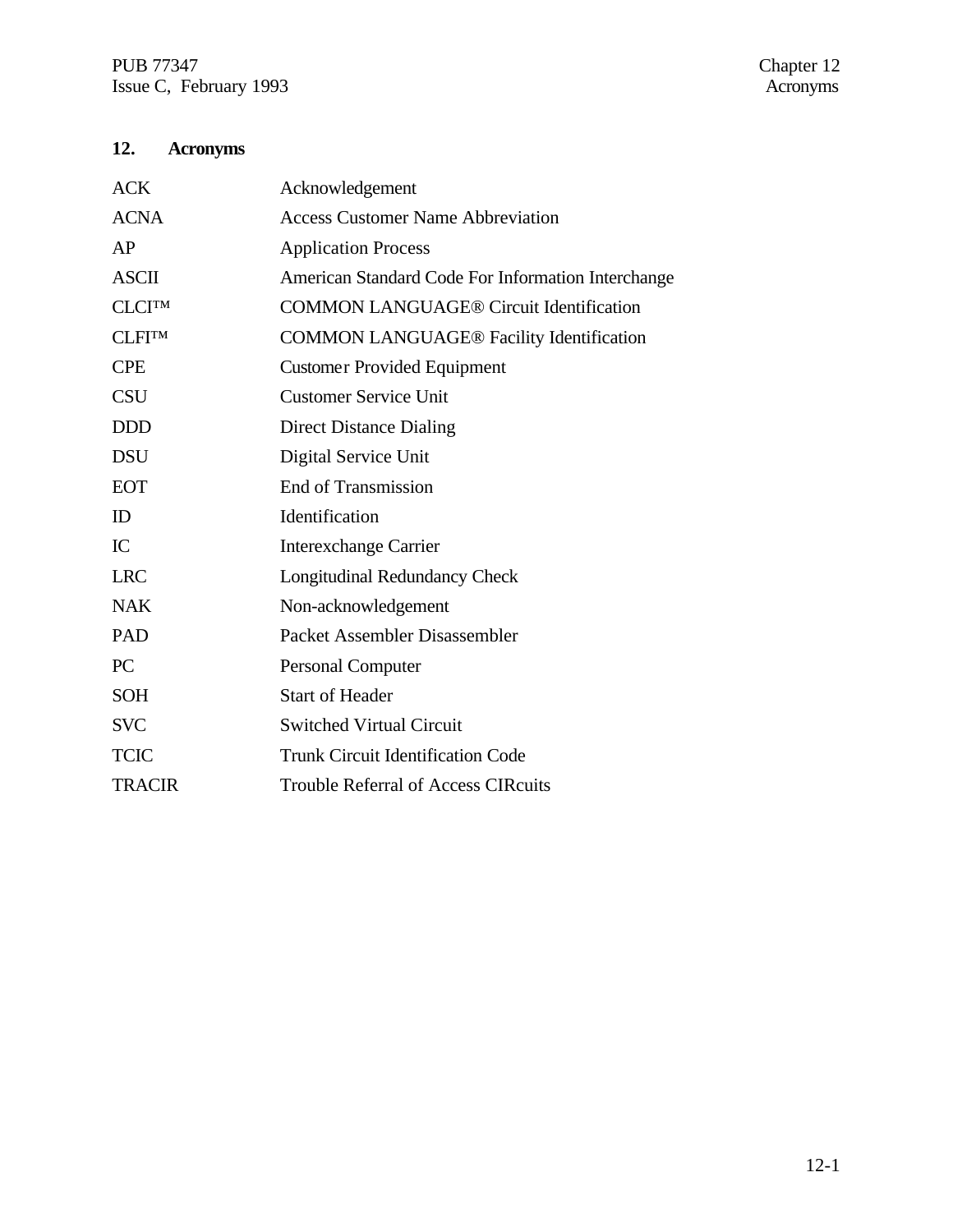#### **13. References**

#### **13.1 Ordering Information**

All documents are subject to change and their citation in this document reflects the most current information available at the time of printing. Readers are advised to check status and availability of all documents.

Ordering Information for Employees of U S WEST Communications, Inc.

Information Resource Management (IRM) 1801 California St., Rm. 1340 Denver, CO 80202 (303) 298-1025 or (303) 298-1778

Those who are not U S WEST employees may order:

• American National Standards Institute (ANSI) documents from:

American National Standards Institute Attn: Customer Service 11 West 42nd Street New York, NY 10036 Phone: (212) 642-4900 Fax (212) 302-1286

ANSI has a catalog available which describes their publications.

• Bellcore documents from:

Bellcore - Customer Services 8 Corporate Place Piscataway, NJ 08854-4196 Telex: (201) 275-2090 Fax: (908) 336-2559 Phone: (800) 521-CORE

• U S WEST Technical Publications from:

Faison Office Products Company 3251 Revere St. Suite 200 Aurora , Colorado 80011 Phone no. (303) 340-3672 1 800 777-3672 Fax No. (303) 340-1905